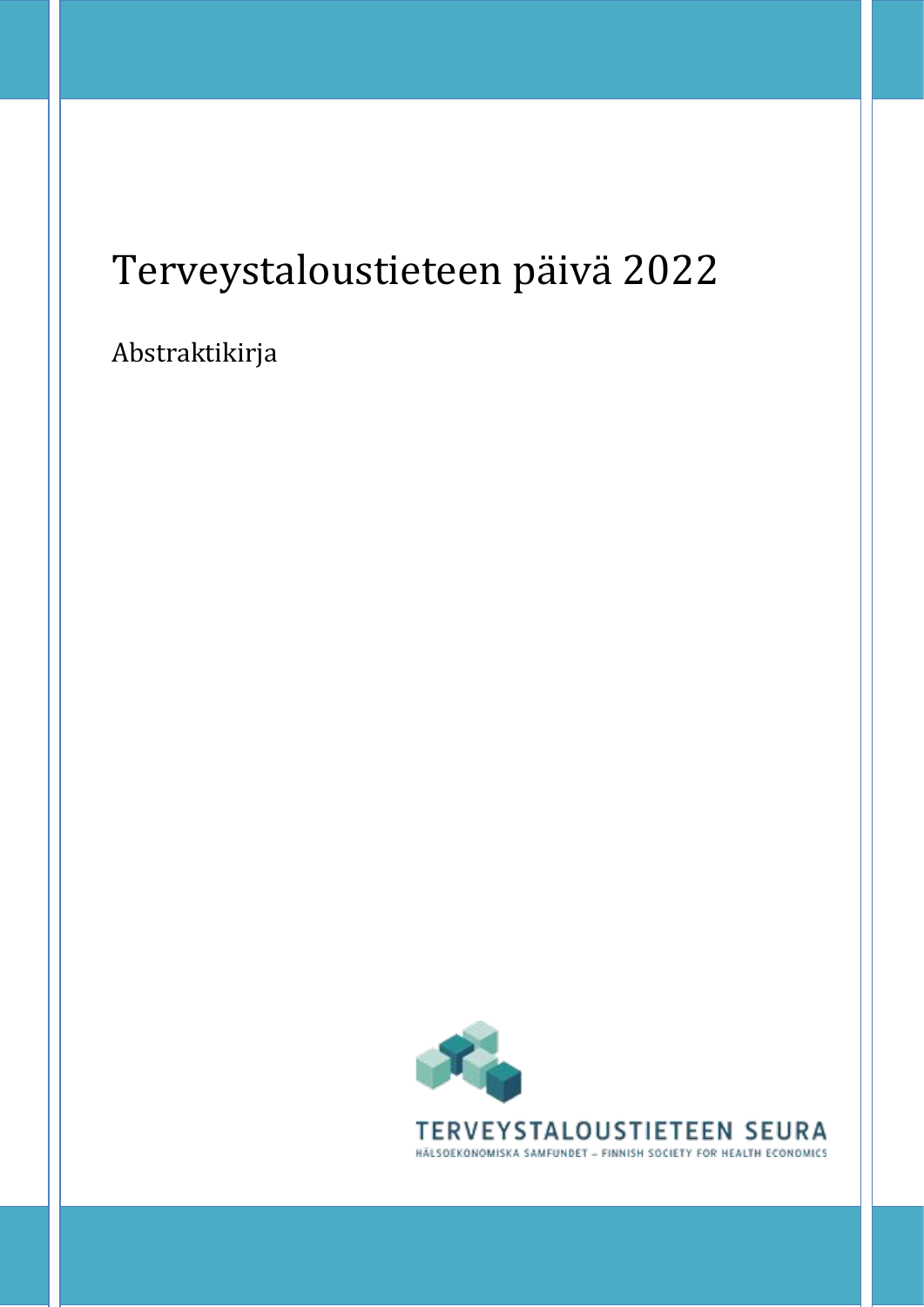### **Esipuhe**

Terveystaloustieteen päivä on vuosittain järjestettävä kansallinen seminaari, joka kokoaa yhteen terveydenhuollon asiantuntijoita, päätöksentekijöitä, tutkijoita ja muita terveystaloustieteestä kiinnostuneita henkilöitä. Vuonna 2022 Terveystaloustieteen päivä vietetään 31. kerran. Päivän järjestelyistä vastaa Terveystaloustieteen Seura yhdessä Terveyden ja hyvinvoinnin laitoksen kanssa.

Terveystaloustieteen päivän tämän vuoden teema on: Terveydenhuollon suorituskyvyn arviointi - Onko tietoa toimenpiteiden kustannusvaikuttavuudesta mahdollista käyttää terveydenhuollon toiminnan arvioinnissa ja suunnittelussa? Mahdollisuudet sosiaali- ja terveydenhuollon suorituskyvyn mittaamiseen ovat kohentuneet rekisteritietojen ja väestöä edustavien kyselytutkimusten määrän ja laadun paranemisen myötä. Myönteisestä kehityksestä huolimatta luotettavan tiedon tuottaminen vaatii aikaa, mistä johtuen ajantasainen tieto voimavarojen käytön kustannuksista ja vaikuttavuudesta ei välttämättä ole päätöksentekijöiden käytettävissä silloin kun sitä tarvitaan. Ajantasaisen tiedon saatavuus on vaikuttamassa sosiaali- ja terveydenhuollon päätöksentekijöiden mahdollisuuksiin ottaa käyttöön vaikuttavia ja kustannusvaikuttavia hoitoja ja toimenpiteitä. Terveystaloustieteen päivän aamupäivässä esitellään uusinta tutkimustietoa terveydenhuollon suorituskyvyn mittaamisesta, vaikuttavista keinoista suorituskyvyn parantamiseksi ja keskustellaan vaikuttavuus- ja kustannusvaikuttavuustiedon hyödynnettävyydestä terveydenhuollon suunnittelussa ja ohjauksessa.

Terveystaloustieteen päivä alkaa professori Andrew Streetin (London School of Economics and Policitical Science, UK) keynote -puheenvuorolla Health care performance - How to measure and improve it? Tämän jälkeen ohjelmassa on paneelikeskustelu, jossa tarkastellaan toimenpiteiden kustannusvaikuttavuuden roolia ja merkitystä terveydenhuollon toiminnan suunnittelussa ja arvioinnissa. Paneelikeskusteluun osallistuvat johtaja Seppo Ranta Kanta-Hämeen sairaanhoitopiiristä, arviointipäällikkö Pirjo Räsänen Helsingin yliopistollisesta sairaalasta ja terveystaloustieteen professori Miika Linna Itä-Suomen yliopistosta. Paneelikeskustelun puheenjohtajana toimii yksikönpäällikkö Mikko Peltola Terveyden ja hyvinvoinnin laitokselta. Aamupäivän keskustelua vetää yhteen ylijohtaja, professori Pekka Rissanen.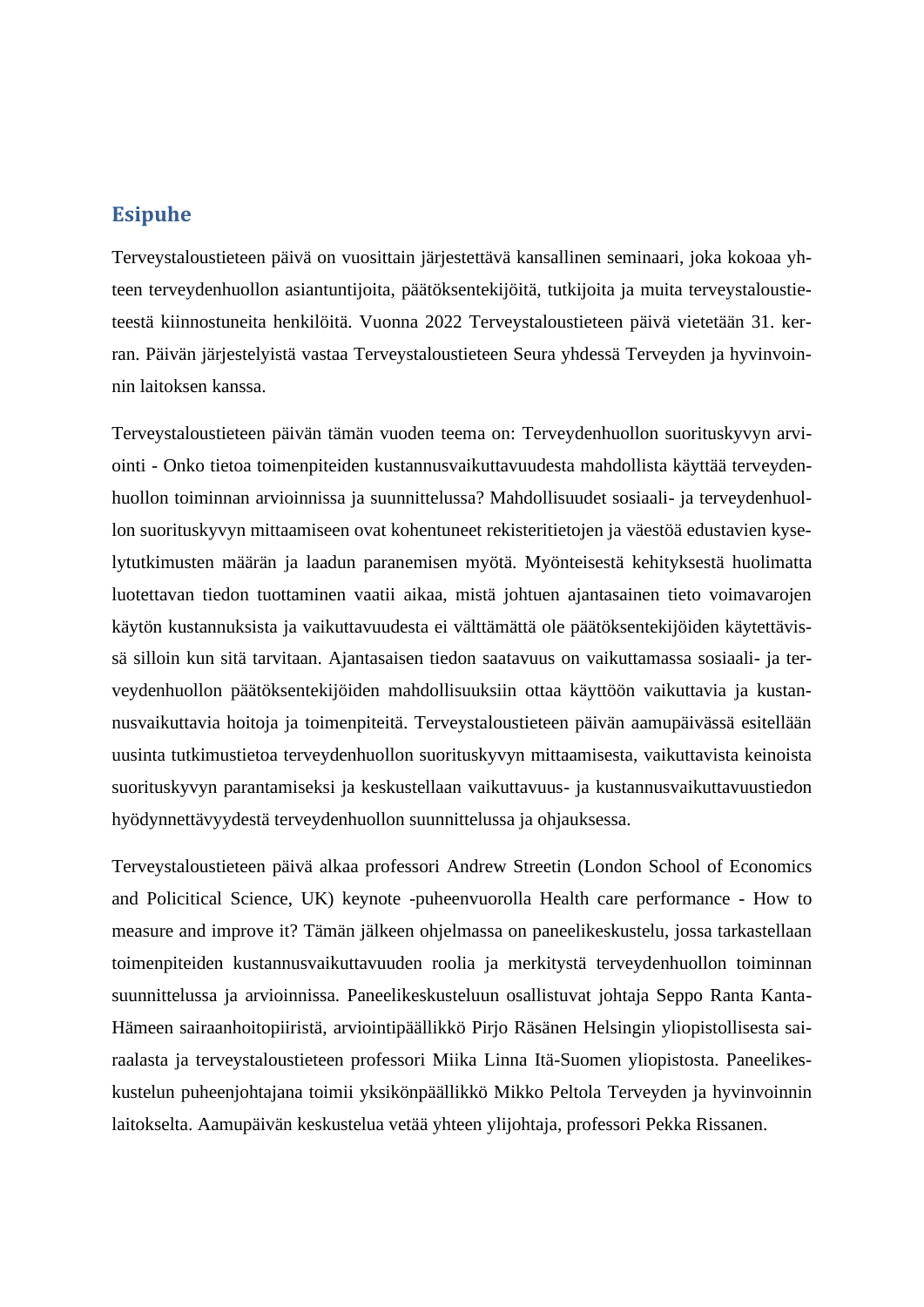Terveystaloustieteen iltapäivän kahdessa abstraktisessiossa esitellään uusinta suomalaista terveystaloustieteen tutkimusta. Esitysten teemat käsittelevät mielenterveysongelmien syitä ja vaikutuksia terveydenhuollon talouteen, ihmisten kronologisen tyypin työmarkkinavaikutuksia, ilmastonmuutoksen terveysvaikutuksia, maahanmuuttajien terveyspalvelujen käyttöä, lääkäreiden agenttiroolia lääkehoidon valinnassa ja koronaepidemian vaikutuksia terveyspalvelujen saatavuuteen.

Terveystaloustieteen Seura kiittää kaikkia Terveystaloustieteen päivän valmisteluun ja toteuttamiseen osallistuneita henkilöitä ja organisaatioita, erityisesti Next Travel Ltd:tä ja Terveyden ja hyvinvoinnin laitosta.

Vuonna 2023 Terveystaloustieteen päivä järjestetään Runebergin päivää lähimpänä perjantaina.

Tervetuloa!

| Ismo Linnosmaa             | Tuuli Suomela              |
|----------------------------|----------------------------|
| Puheenjohtaja              | Sihteeri                   |
| Terveystaloustieteen Seura | Terveystaloustieteen Seura |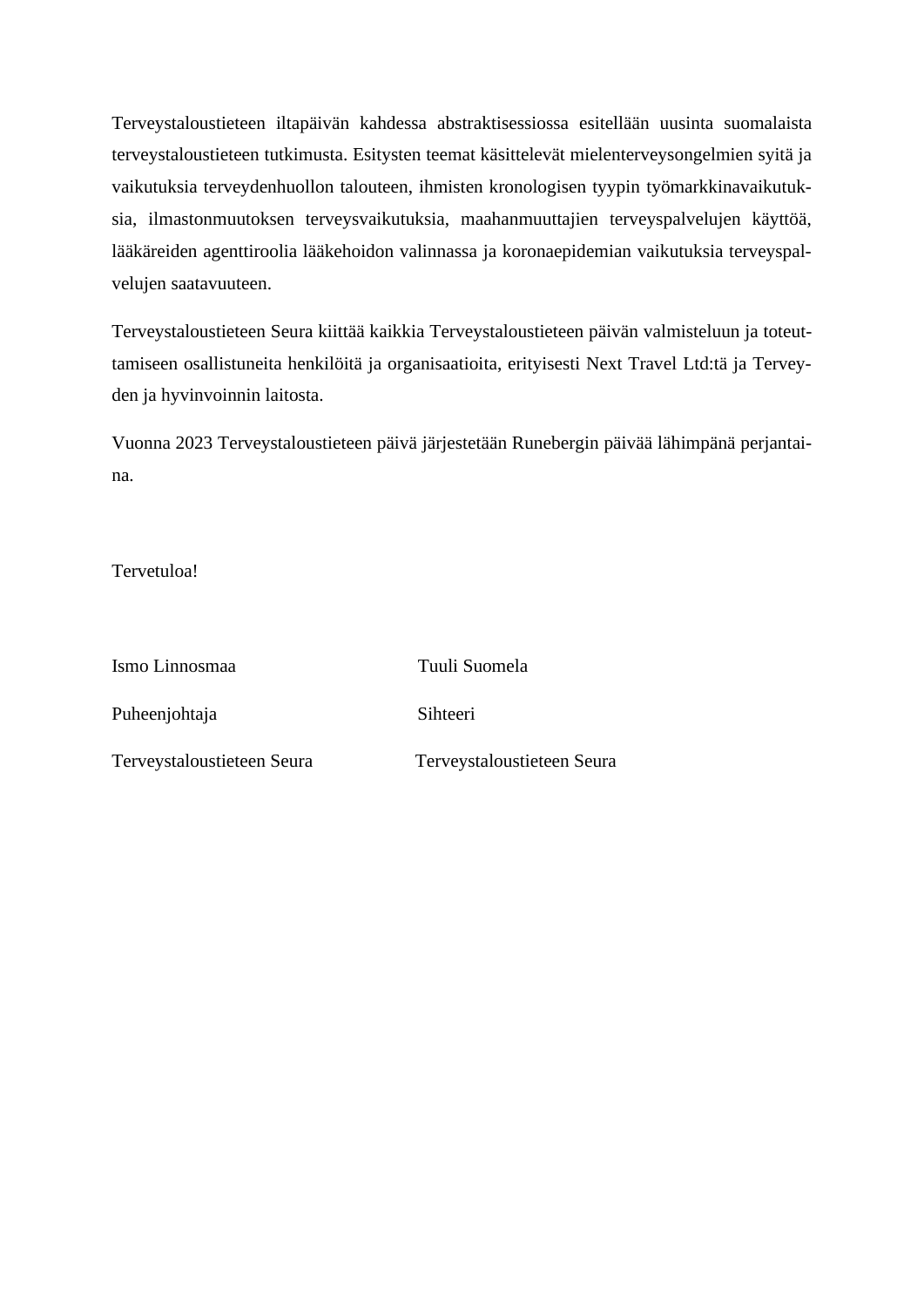## **Sisällys**

| Effects of mental and behavioral disorders on health care and service utilization around the time |
|---------------------------------------------------------------------------------------------------|
| Ilmastonmuutoksen terveysvaikutukset: korkean lämpötilan vaikutukset haavoittuviin ryhmiin        |
| Comparing health service usage of different immigrant groups with native Australians: Evidence    |
|                                                                                                   |
| Palvelujen järjestäjien arvioima suorituskyky palvelujen saatavuudessa ja henkilöstön             |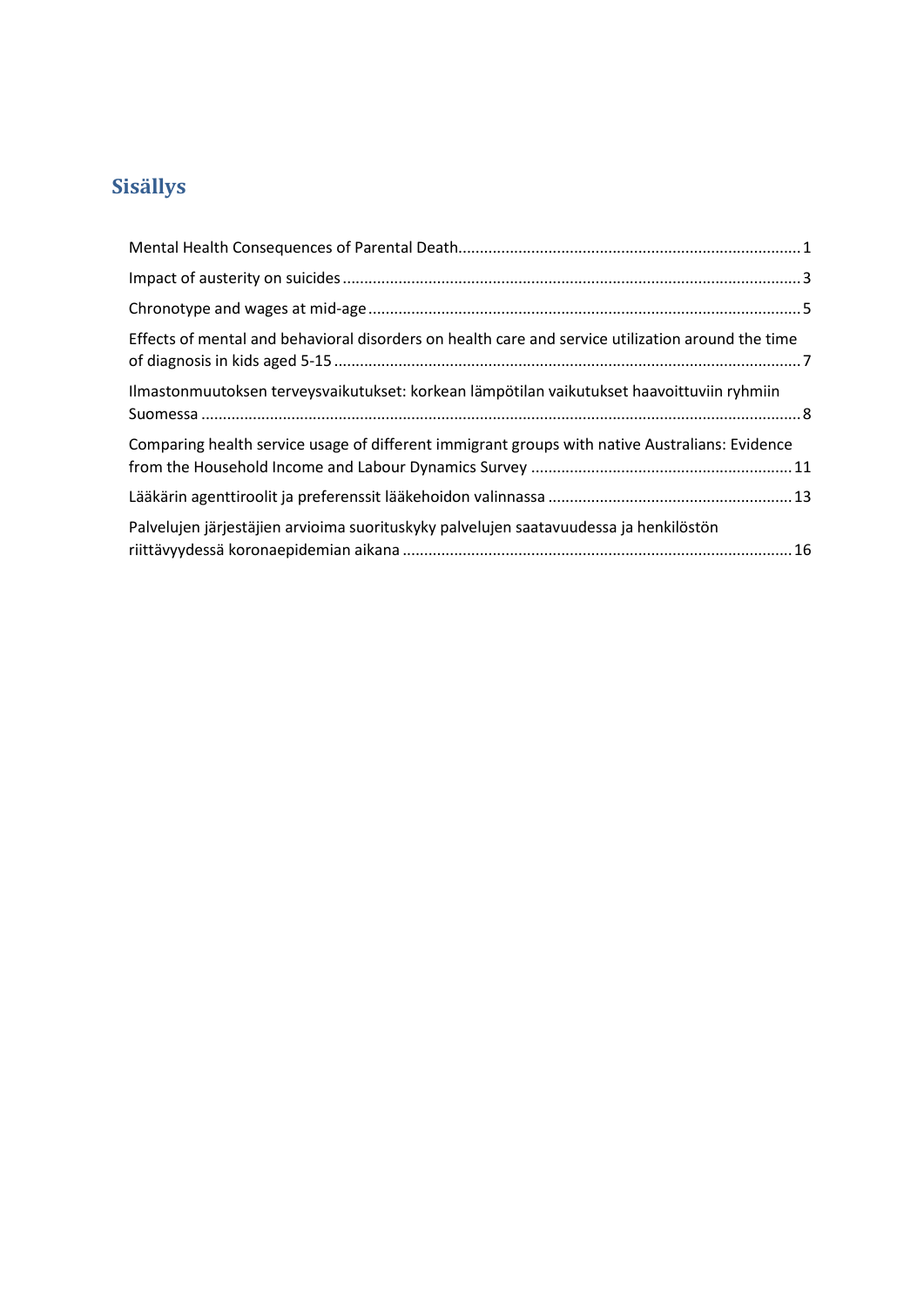### <span id="page-4-0"></span>**Mental Health Consequences of Parental Death**

*Petri Böckerman, University of Jyväskylä, Labour Institute for Economic Research, and IZA Institute of Labor Economics. E-mail: [petri.bockerman@labour.fi](mailto:petri.bockerman@labour.fi)*

*Mika Haapanen, University of Jyväskylä, School of Business and Economics. Email: [mika.p.haapanen@jyu.fi](mailto:mika.p.haapanen@jyu.fi)*

*Christopher Jepsen, University College Dublin, School of Economics and Geary Institute, IZA Institute of Labor Economics, and CES-Ifo. E-mail: [christopher.jepsen@ucd.ie](mailto:christopher.jepsen@ucd.ie)*

### **Tausta**

Children face several challenges on their path to adulthood. Probably the most difficult situation a child faces is the death of a parent, which is often the first time that a child deals with death, sorrow, and ordeal. We provide evidence on the effect of parental death on mental health outcomes in one's teenage years, with a focus on mental health-related hospitalization. Our analysis based on event study framework is a starting point for economists.

#### **Aineisto ja menetelmät**

Our empirical analysis uses nationwide administrative data sources over the period 1970– 2016. We leverage on data from the comprehensive death certificates compiled by Statistics Finland to identify the cause and date of death. The main source of mental health data is the Discharge Register from the Finnish Institute for Health and Welfare, which identifies *all* inpatient discharges in specialized public health care for the Finnish population. Information on mental health related hospitalizations is linked to the census data on the population of Finland, available from Statistics Finland. The census files are available at five-year intervals from 1970 to 1985 and annually from 1987 to 2016 and provide comprehensive information on the parents and their children, including data on family composition, education, earnings, occupation, and the region of residence.

For identification, our preferred specification is an event study framework, in which we follow individuals before and after a parental death at ages 10–20. An extension to the event study model uses children who did not experience a parental death as a comparison group. In addition, we estimate models based on deaths driven only by likely random causes and not correlated with parental socioeconomic status. To account for time-invariant characteristics of the parental or family background, we also present results using family fixed effects.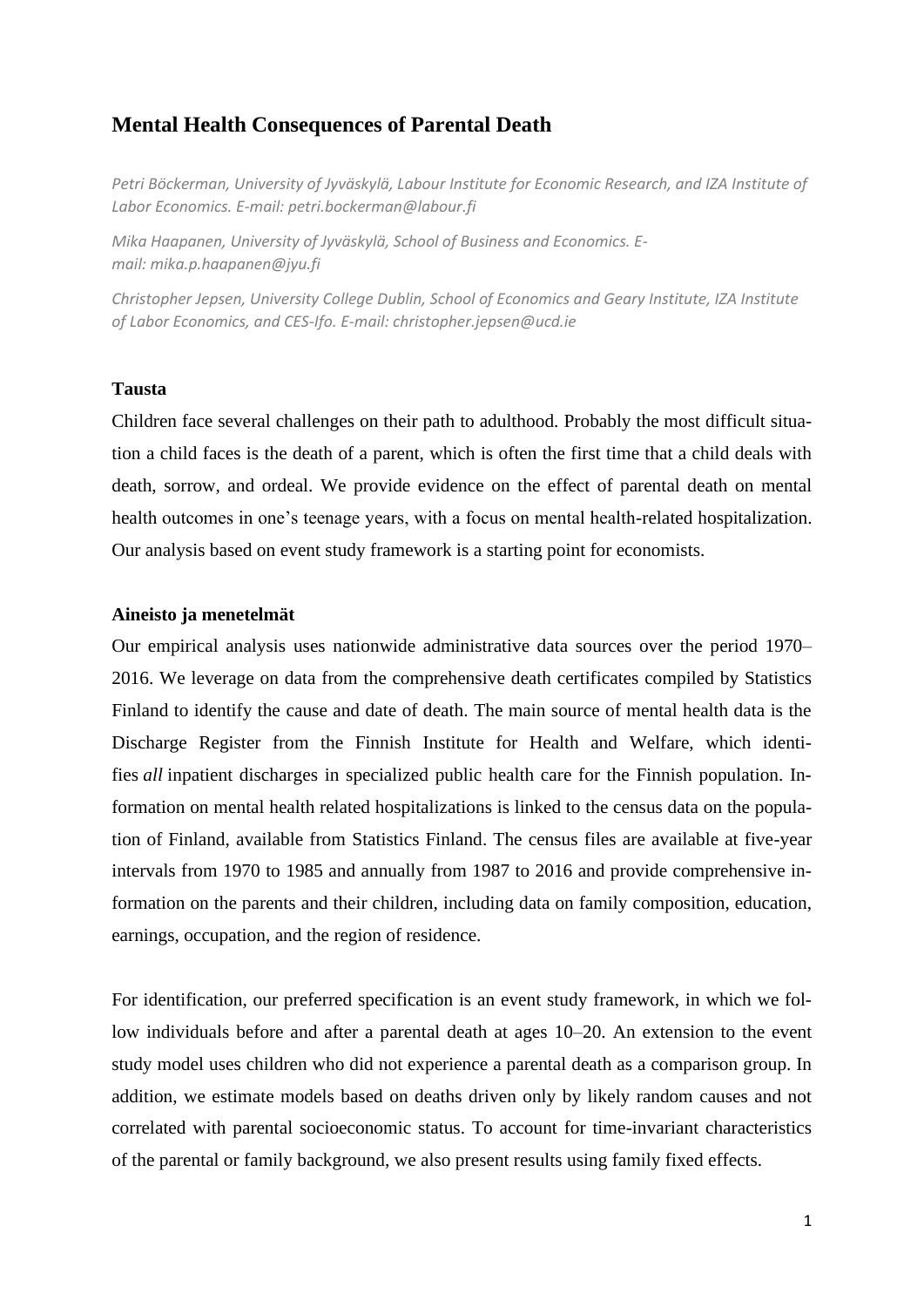### **Tulokset**

Consistently, we find evidence that parental death has the most adverse outcomes when males experience a paternal death. The likelihood of hospitalization for mental health reasons roughly doubles – from a very low base of less than 0.01 – in the year of death, and the effect is large and significant in the following 2–3 years (depending on the model). Females experiencing a maternal death also have a near doubling of the (very low) likelihood of hospitalization in the year of death and the following year. In contrast, we generally cannot reject the possibility of no change in the hospitalization rates for males experiencing maternal death or females experiencing paternal death. Depression is the most common cause of hospitalization in the first three years following paternal death, whereas stress and adjustment disorders and, to a lesser extent, self-harm are the most common causes five to ten years after paternal death.

### **Yhteenveto ja johtopäätökset**

Our results are broadly consistent with the economics literature on parental death, the focus of which is on educational and labor-market outcomes, tending to find stronger effects for maternal death rather than paternal death. Our results for females experiencing a maternal death show a consistency between mental health outcomes and educational and labor-market outcomes.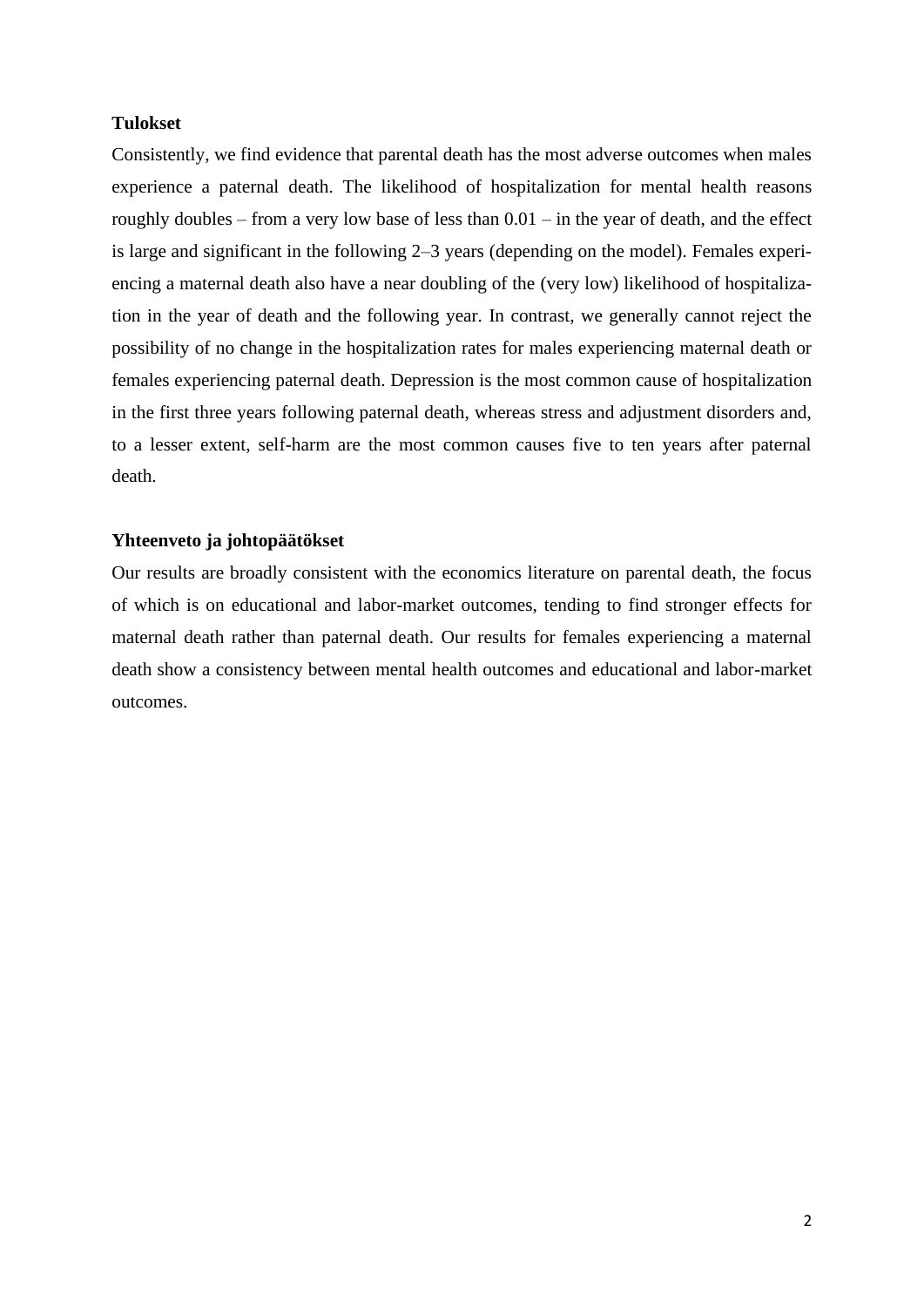### <span id="page-6-0"></span>**Impact of austerity on suicides**

*Sanna Huikari, Matti Koivuranta1 & Marko Korhonen Department of Economics, Accounting and Finance, University of Oulu*

### **Background**

There is ample evidence that large government expenditure cuts and tax increases (i.e. austerity) have been extremely harmful to health, and especially to health-care. Previous studies have shown increasing rates of mental health disorders, alcohol problems, self-rated health problems, and suicides associated with increasing financial difficulties. The effect of austerity policies has received a great deal of interest, both in research and policy debates. A sharp reduction in government spending increases financial stress, especially for those people with low income and high debt. These are also people who are at a higher risk of committing suicide due to economic reasons. Despite evidence of an increase in suicides during austerity, there is a lack of theoretical considerations on the specific mechanism through which austerity increases suicide rates. The aim of this paper is to clarify the role of austerity on agespecific suicides.

### **Data and Methods**

We present a simple three-period life-cycle model of rational suicides. We differ from some previous studies in that we add an option value to economic suicide models. The implication of the model is that we show that it is rational for some people (especially young people) to postpone suicide until a future period to see whether the economic conditions will improve. In the empirical part of our study, we explore the effect of austerity on suicides in different age groups (25–44, 45–64, and over 64 years old) using cross-country data across 23 European countries from 1995 to 2013.

### **Results**

Our model shows that economic recessions cause uncertainty in the economy, both for the employed and the unemployed. The model predicts that the unexpected decrease in consumption due to reduced income induces an increase in the probability of committing suicide. In addition, government austerity policies, if unexpected, affect the age cohorts differently. Our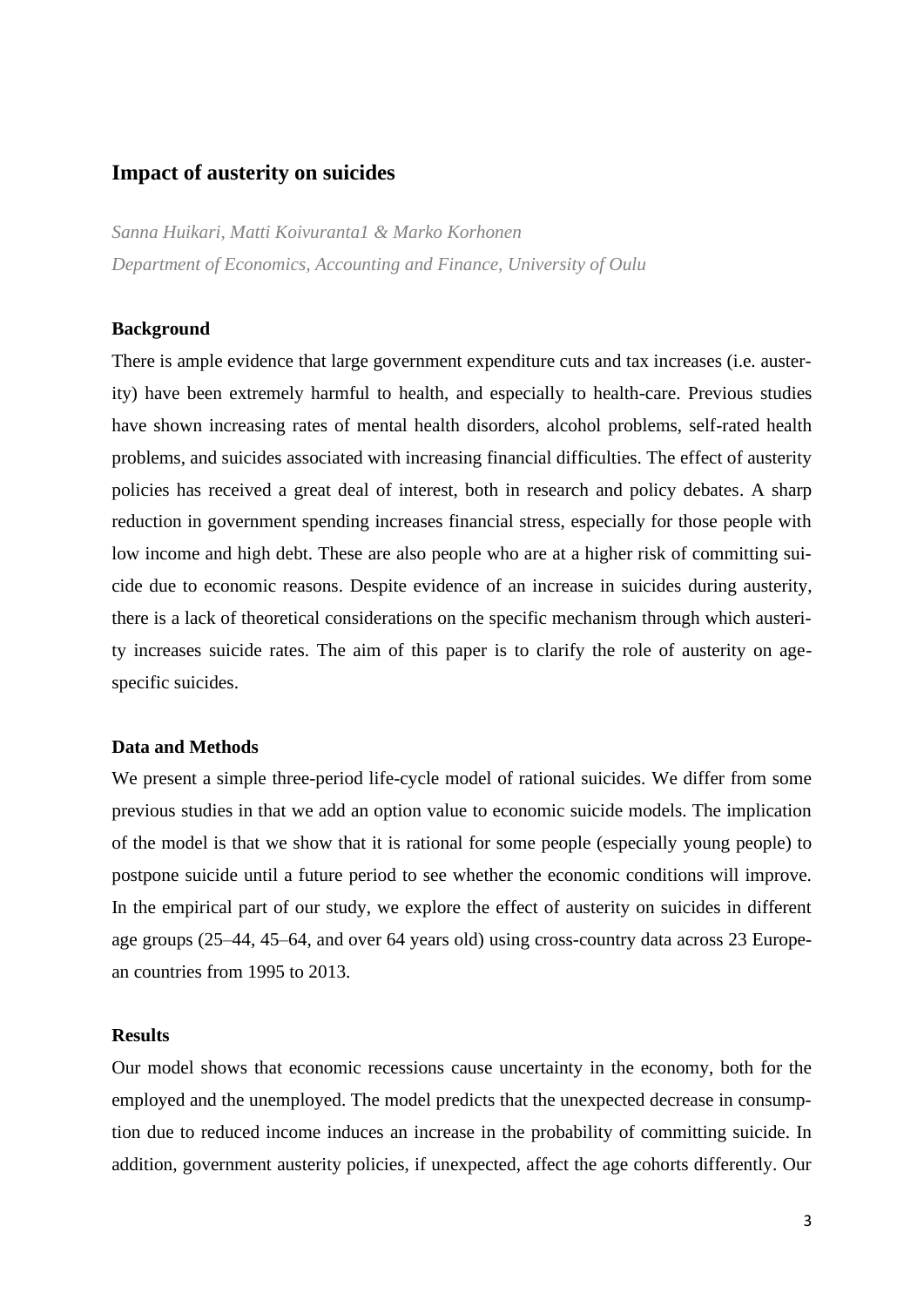empirical findings are in line with our option-value suicide model. We show that middle-aged males (45–64 years old) are more likely to commit suicide during times of austerity following economic crises. In more normal times (i.e. no economic crises), austerity seems to have no effect on suicides. In addition, our evidence shows that, there exists a threshold point for austerity measure (austerity policies close to very tight) that increases suicides significantly among working-age males.

#### **Conclusions and Implications**

The implication of our model is that middle-aged individuals' suicide rates increase after an unexpected economic shock. Our empirical findings support our theoretical postulation, especially for mid-aged males. Thus, we argue that economic models can clarify medical and related studies by establishing a choice-behavior approach and a rationality-based model to investigate, in particular, economic-despair-based suicidal behavior. In terms of developing a more effective suicide-prevention approach, the findings show that, during times of welfare spending cuts, it is crucial to target resources at those most economically vulnerable to austerity effects. Importantly, the option-value theory of suicide predicts that there are individuals who commit suicide when the future is not likely to significantly improve their circumstances. This is an important consideration when planning appropriate cash transfers or other types of suicide-prevention policies.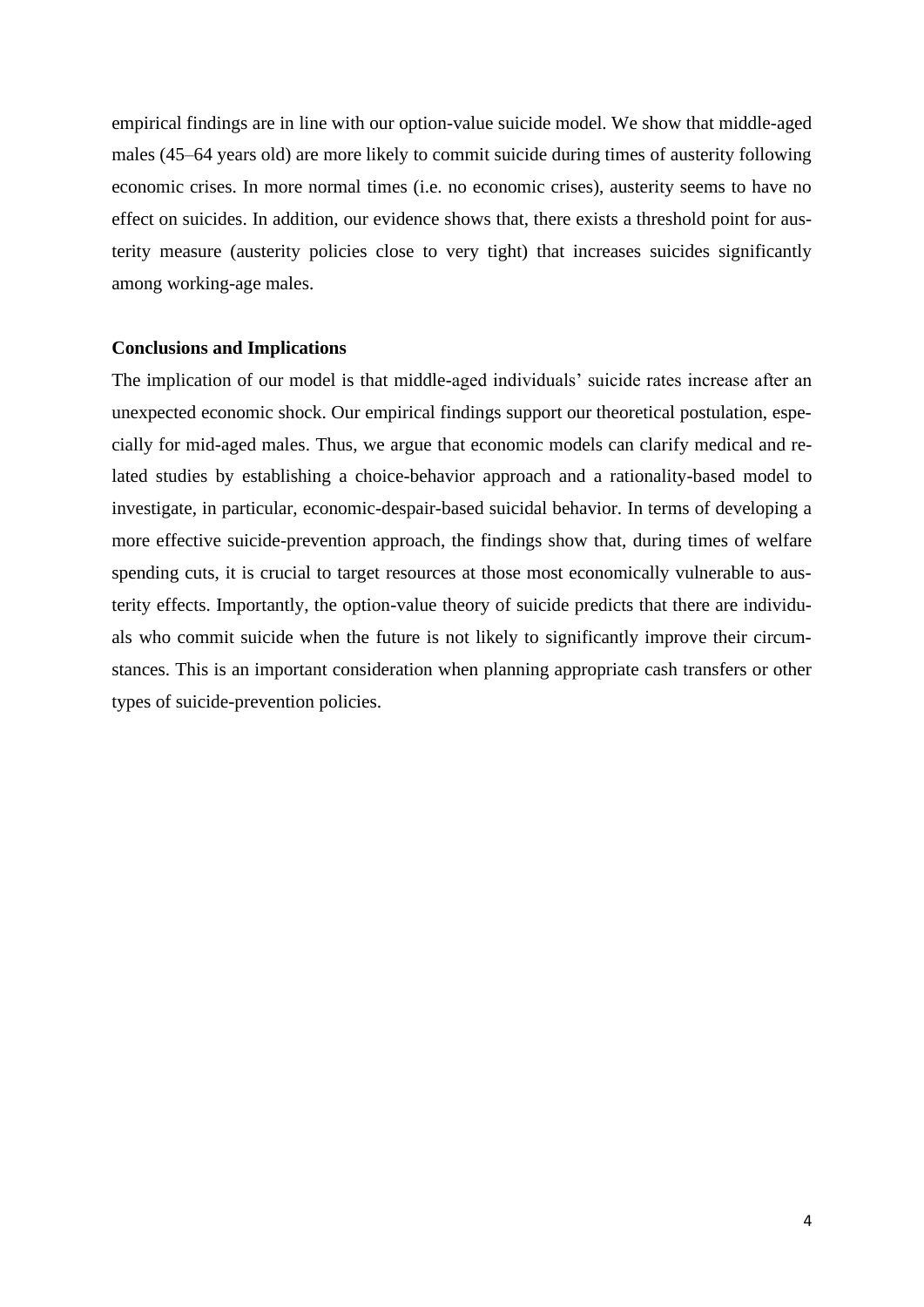### <span id="page-8-0"></span>**Chronotype and wages at mid-age**

*Andrew Conlin\*(a), Iiro Nerga, Leena Ala-Mursula (b), Tapio Räihä (b), and Marko Korhonena*

*(a) Department of Economics, Accounting and Finance, Oulu Business School, Finland (b) Center for Life Course Health Research, University of Oulu, Finland \*Corresponding author*

#### **Background**

Chronotype is the internal body clock of an individual that influences the cycle of sleep and preferred timing of activity in a 24-hour period. The effect of chronotype on labour market outcomes has received little attention, despite chronotype being associated with preferences for many types of behaviour. There are studies that focus on the association between sleep and wages, but they might face endogeneity issues as changes in labour market outcomes may cause changes in sleep. Chronotype is an exogenous variable having a largely biological origin. The specific interest of this paper is to understand what, if any, are the effects of chronotype on labour market outcomes, especially wages.

### **Data and Methods**

We use Northern Finland Birth Cohort 1996 (NFBC1966) data in this paper. The NFBC1966 is an ongoing longitudinal study, originally having 96% of all individuals born in the two northernmost provinces of Finland in 1966. Chronotype and socioeconomic variables come from the 46-year-old follow-up survey conducted in 2012. Wages come from the Finnish Tax Administration. Our conceptual model allows a direct effect of chronotype on wages and an indirect effect on wages channelled through human-, social-, and health capital proxies. We use both simple and multiple mediation analysis. We run the analyses separately for men and women.

#### **Results**

Using simple mediation, we find that chronotype has indirect effects on wages via mediators in all three areas of human, social, and health capital, for both men and women. The effects are strongest for evening chronotypes, with evening chronotype being associated with poorer life choices and outcomes, which in turn are associated with lower wages. We find similar results in our multiple mediation model, with larger effects for evening chronotype than for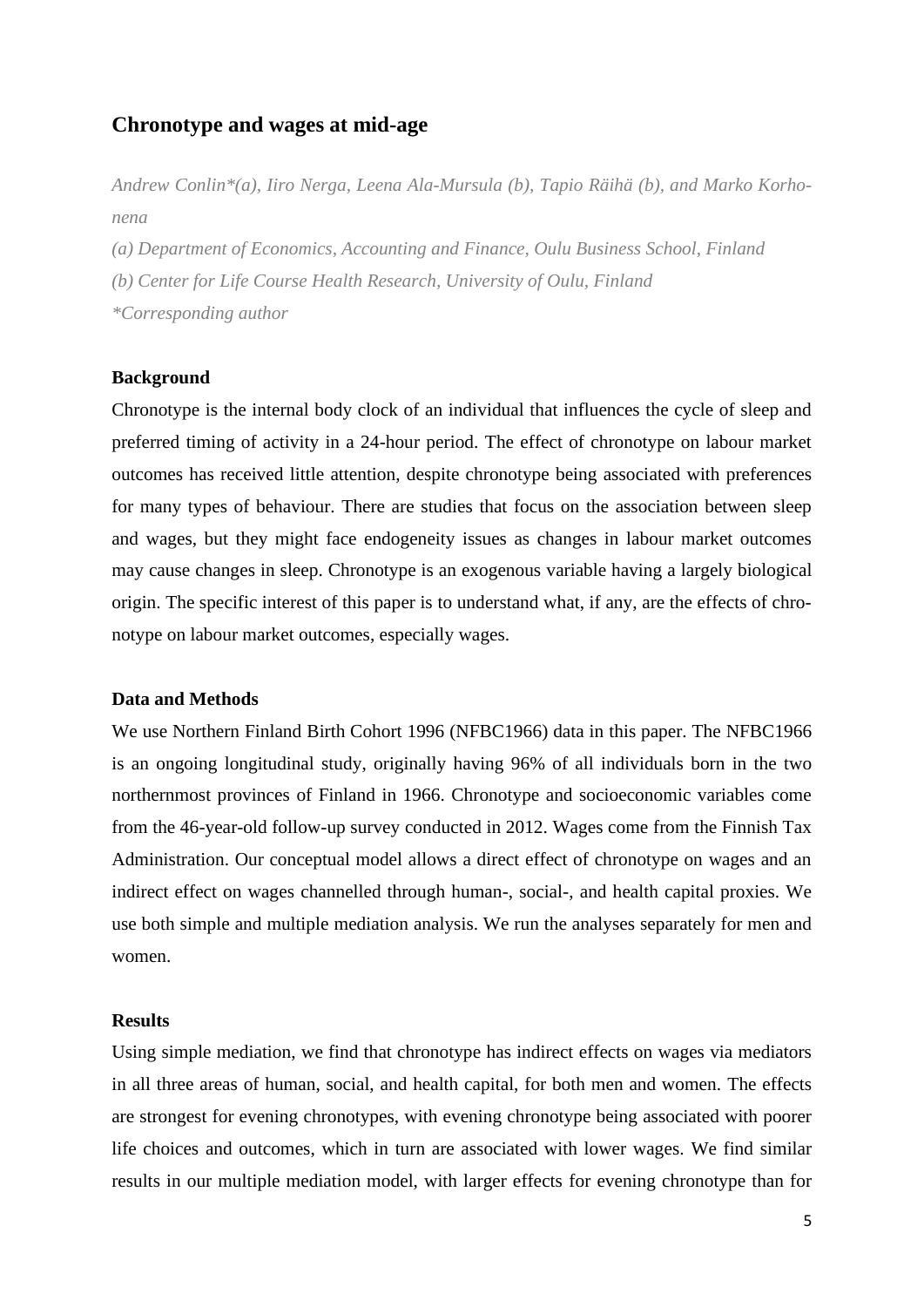intermediate chronotypes. Even in our multiple mediation model with the full set of controls, we find a total indirect effect of evening chronotype on wages of -7.3% for men and -3.9% for women. The results seem to be a mediated effect of chronotype and not a moderated effect, as moderation analyses show essentially no significant interaction effects. We also find no evidence that the results are due to individuals self-selecting into occupations based on their chronotype – the wage gap between evening chronotypes and morning chronotypes is not significant in any of our occupational groups.

### **Summary and conclusions**

We use population-based data from the Northern Finland Birth Cohort 1966 to show that evening chronotype leads to a wage penalty for mid-age people. The negative effect of chronotype on wages is mediated by human-, social-, and health capital constructs, with most of the effect being mediated by health capital measures. Evening chronotype is associated with adverse health outcomes, which in turn are associated with lower wages. Our results are important, as a significant portion of the population is of evening chronotype, with many of these individuals not working during their most productive period of the day.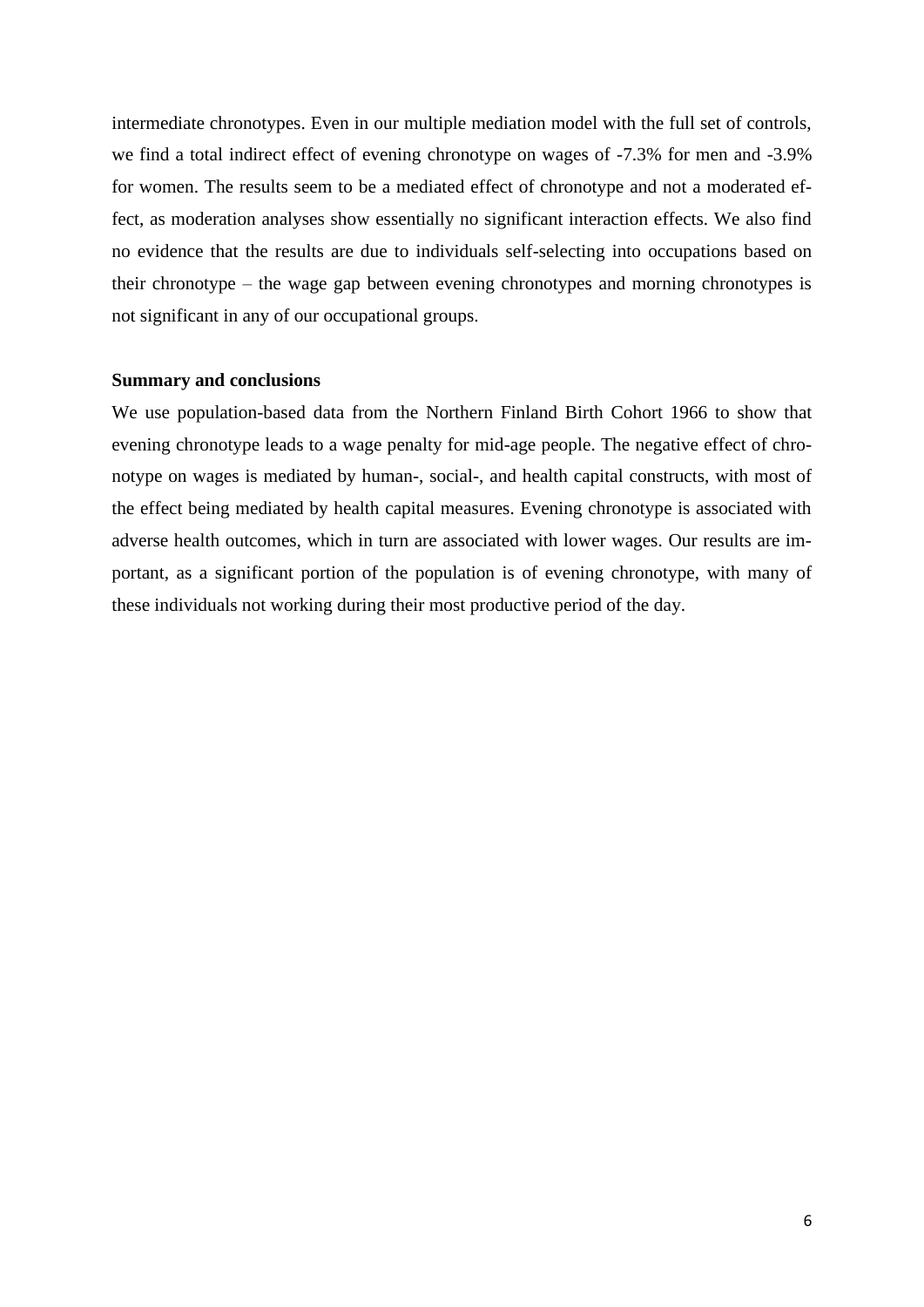### <span id="page-10-0"></span>**Effects of mental and behavioral disorders on health care and service utilization around the time of diagnosis in kids aged 5-15**

*Mikko Nurminen (Kela)*

#### **Background**

Mental health is one of the most important contributors to global burden of disease in children and adolescents. Mental health conditions are associated with lower quality of life in adulthood. These disorders have an early onset and typically occur first time in childhood. However, little is known how these disorders affect service utilization before the initial diagnosis and the significance of the diagnosis on later service utilization.

### **Methods**

I use register data on 5-15-year-old children of the city of Oulu for the years 2013–2018. To identify the effects mental health and behavioral disorders on service utilization trajectories, I construct the counterfactuals from children that are similarly diagnosed but three years later. I estimate event study regressions on several health care and service utilization outcomes. Additionally, I compare the service categories and reasons of health care visits between pre- and post-diagnosis periods. Finally, I draw a comparison of service utilization by the service branch where the diagnosis was made.

### **Results**

I find that primary and specialized care utilization increase towards the diagnosis and decrease after that. Probabilities to utilize rehabilitative and child protection services, and psychiatric medication increase after the diagnosis. Large fraction of the post-diagnosis visits were mental health related visits. Most of the diagnoses were made in primary care. Children that had their diagnosis made by a mental health professional had the highest service utilization rates in the post-diagnosis period.

### **Conclusion**

These results highlight the importance of access to health care and detection of the condition and the importance of the diagnosis in some services.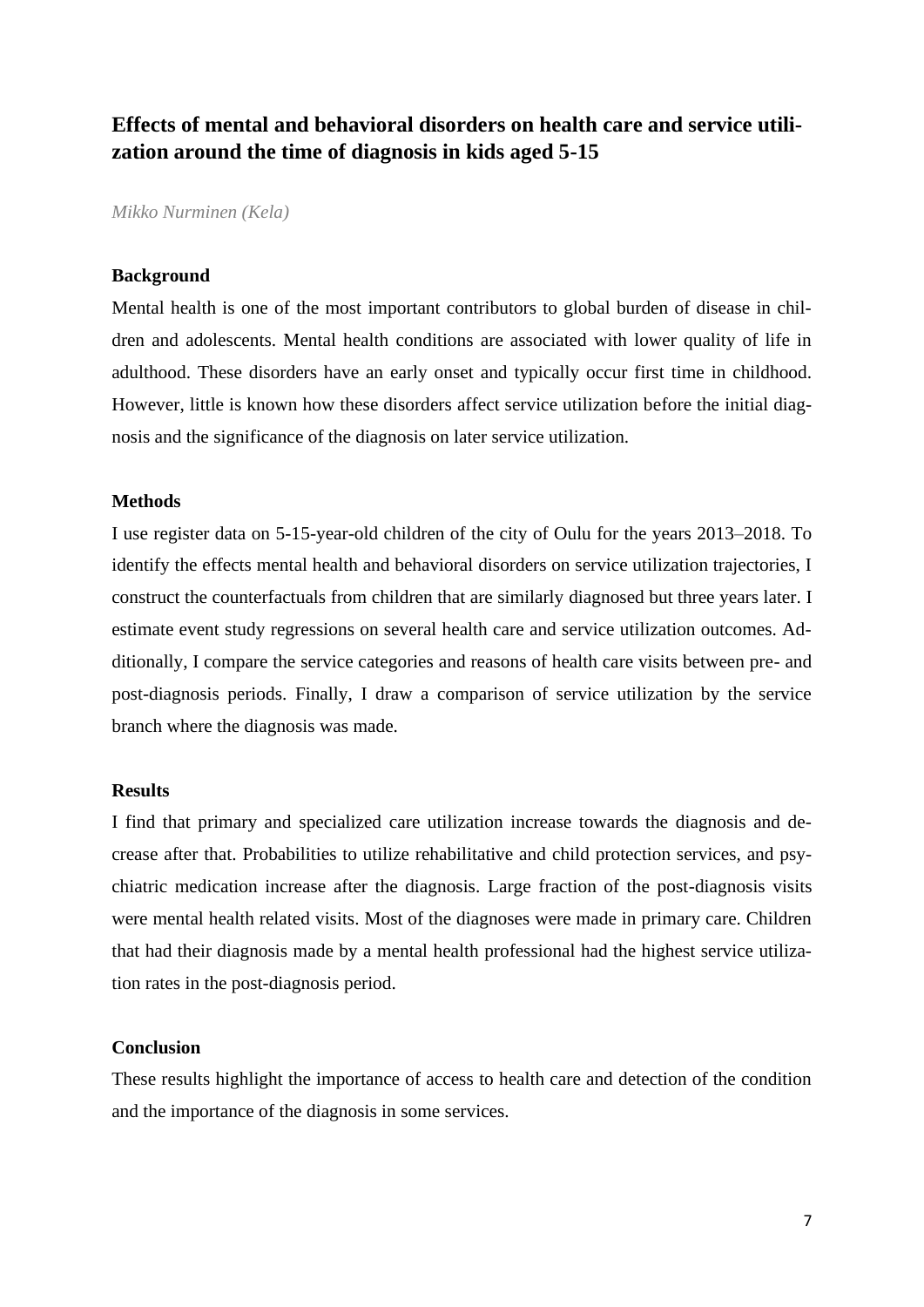### <span id="page-11-0"></span>**Ilmastonmuutoksen terveysvaikutukset: korkean lämpötilan vaikutukset haavoittuviin ryhmiin Suomessa**

*Roberto Astone & Maria Vaalavuo Terveyden ja hyvinvoinnin laitos*

### **Tausta**

Korkea lämpötila kuormittaa ihmiselimistöä monella eri tavalla. Merkittävimpiä terveyshaittoja ovat verenkierto- ja hengityselimistöön ja munuaisiin nestetasapainon kautta liittyvä sairastavuus sekä eriasteinen lämpöuupumus lämpöhalvaukseen asti. Ilmastonmuutoksen aiheuttaman äärilämpötilojen voimakkaan yleistymisen vuoksi on tärkeää tutkia, mikä vaikutus sään ääri-ilmiöillä on terveyteen, kiinnittäen erityistä huomiota haavoittuviin ryhmiin. Tutkimuksen avulla voidaan mitoittaa ja kohdistaa toimia, joilla mahdollisimman tehokkaasti ja taloudellisesti hillitään ilmastonmuutoksen aiheuttamaa terveysriskiä. Tutkimuksessamme analysoidaan korkeiden lämpötilojen vaikutusta erikoissairaanhoidon sairaalakäynteihin ja kuolleisuuteen käyttäen laajaa yksilötason paneelidataa vuosilta 1998–2017. Tutkimme lopputulemia erikseen aikaisemman kirjallisuuden osoittamissa haavoittuvissa ikääntyneiden ryhmissä, eli yksin asuvilla, matalatuloisilla sekä henkilöillä, jotka kärsivät riskiä lisäävistä sairauksista. Kontribuutiomme olemassa olevaan tutkimukseen on tutkia yhteyttä Suomessa ilmastotaloustieteessä yleisesti käytetyllä menetelmällä, joka keskittyy kausaalivaikutuksen löytämiseen. Myös sairaalakäyntien tarkastelu kuolleisuuden lisäksi on tärkeä kontribuutio tutkimuksessamme.

#### **Aineistot ja menetelmät**

Yksilötason aineisto erikoissairaanhoidon käynneistä (HILMO), FOLK-perustiedoista ja tilastokeskuksen kuolleisuusdata yhdistettiin vuosille 1998–2017. Tähän lisättiin Ilmatieteen laitoksen päivittäiset säätiedot, ja aineisto aggregoitiin kunta-kuukausi-tasolle. Aineisto rajattiin touko-syyskuuhun. Vastemuuttujina olivat kuolleisuus ja akuutit sairaalakäynnit kaikilla syillä ja relevantteihin diagnooseihin rajattuna. Menetelmänä käytimme lineaarista regressiota hyödyntäen kiinteitä vaikutuksia, joiden avulla malli pyrkii kuvaamaan kausaalista vaikutusta lämmön ja terveyden välillä. Kiinteät vaikutukset rajaavat variaation lämpötilassa mahdollisimman satunnaiseksi, esimerkiksi niin, että vaihtelu rajataan saman kunnan ja saman vuoden sisälle kerrallaan huomioiden samalla tasovaihtelu lopputulemissa kuukausien välillä.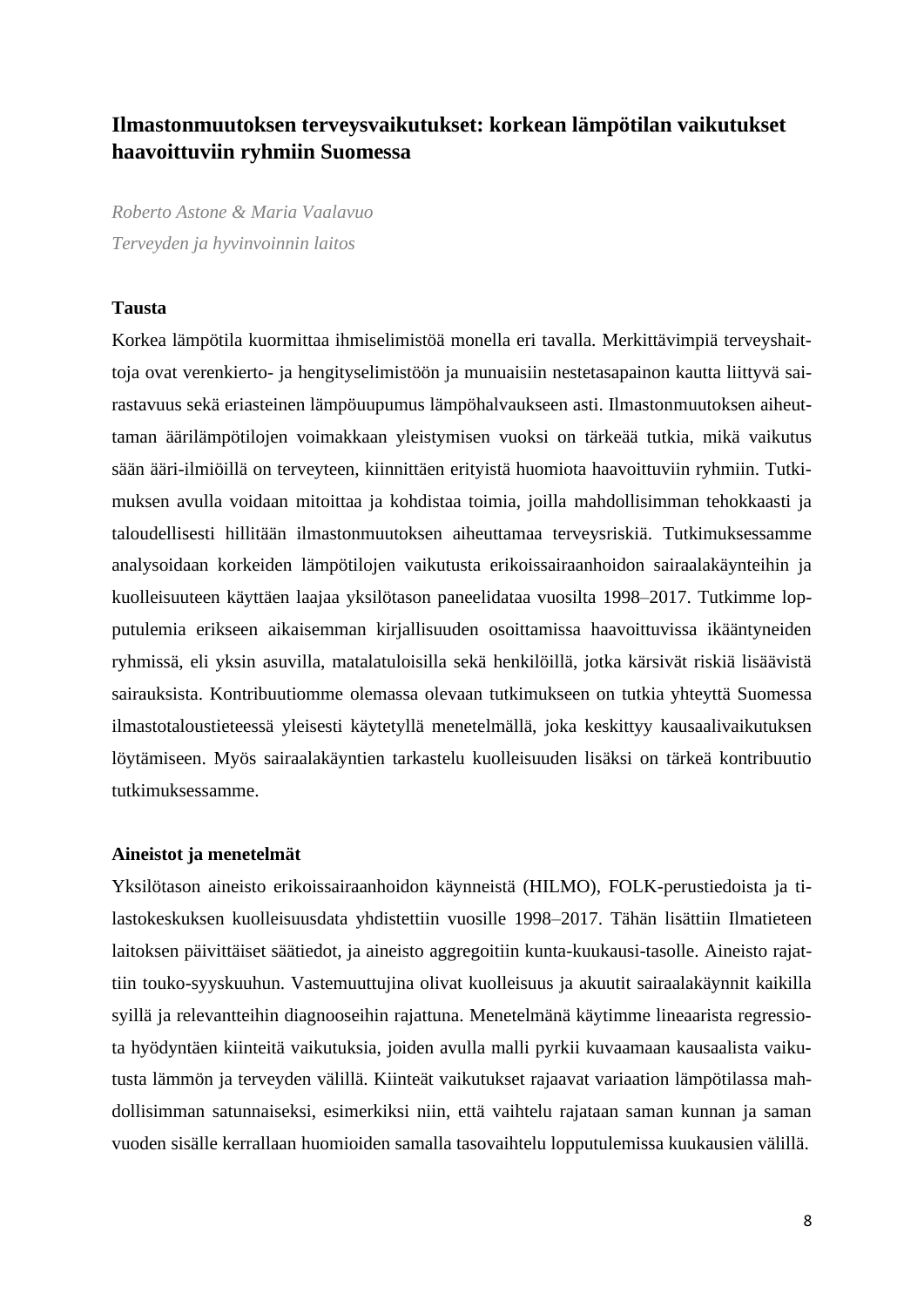Jaottelimme lämpötilan kymmeneen kolmen asteen kategoriaan, ja malli selittää kuukauden yhteenlaskettuja terveyslopputulemia päivien lukumäärällä eri lämpötilakategorioissa. Näin havaitsemme paremmin lämpötilan nettovaikutukset, huomioiden, että heikoimmassa terveydentilassa olevien yksilöiden kuolemat voivat aikaistua lämpöstressin seurauksena (ns. "harvesting effect") sekä sen, että osa lämpötilan vaikutuksesta tapahtuu viiveellä. Lämpötilaluokkia käyttämällä havaitsemme myös lämpötilan epälineaariset vaikutukset, sillä vaikutus mitataan jokaiselle kategorialle erikseen. Tämän lisäksi identifioimme erilaisia haavoittuvia henkilöitä, kuten yksinasuvat ikääntyneet ja matalatuloiset ikääntyneet. Lisäksi identifioimme erikoissairaanhoidon dataa käyttäen henkilöt, jotka ovat viiden edellisen vuoden aikana saaneet diagnoosin tietyissä, mahdollisesti riskiä lisäävissä diagnoosikategorioissa.

### **Tulokset**

Yksi keskilämpötilaltaan 25°C ylittävä päivä kuukaudessa lisää kuukauden yhteenlaskettuja akuutteja sairaalakäyntejä 1,1 prosentilla (95% LV: 0,7%-1,6%) ja kokonaiskuolleisuutta 1,5 prosentilla (95% LV: 0,4%-2,6%). Yli 75-vuotiailla yksi yli 25°C päivä lisäsi kuukauden akuutteja sairaalakäyntejä lämpöaltistumisiin liittyen 40 prosenttia, munuaissairauksiin 1,5 prosenttia, hengityselimistön sairauksiin 3 prosenttia, diabetekseen 4 prosenttia, mielenterveyteen 3,5 prosenttia ja dementiaan 4 prosenttia. Matalatuloisten yli 75-vuotiaiden keskuudessa yksi yli 25°C päivä aiheuttaa suuremman vaikutuksen sekä kuolleisuuteen että sairaalakäynteihin verrattuna koko väestöön, yksinasuvilla vain sairaalakäyntien osalta. Vaikutukset ovat korkeampia kuolleisuuden osalta myös niillä, joilla oli aiempi psykiatrinen, Alzheimer/dementia- tai sydän- ja verisuonitautidiagnoosi. Alzheimer/dementia -diagnoosin saaneilla on myös suurempi lisäys akuuteissa sairaalakäynneissä. Vaikutukset sairaalakäynneissä olivat erityisen merkittävät silloin, kun korkean lämpötilan lisäksi havaittiin korkea ilmankosteus.

### **Yhteenveto ja johtopäätökset**

Päätulokset koko väestöä koskien indikoivat, että äärilämpötilat vaikuttavat merkittävästi sekä akuutteihin sairaalakäynteihin että kuolleisuuteen myös Suomessa. Tuloksemme ovat voimakkuudeltaan samankaltaisia kuin samankaltaisella menetelmällä tehdyt tutkimukset muualta maailmasta (USA, Venäjä) ja vähemmän voimakkaita verrattuna Suomessa tehtyihin, usein päivätason analyyseja hyödyntäviin, tutkimuksiin. Tähän syynä voi olla se, että menetelmämme huomioi paremmin erityisen haavoittuvassa terveydentilassa olevat (Harvesting-efekti). Havaitsimme pieniä eroja riskiryhmissä, ja tulokset tukevat myös aiempaa riski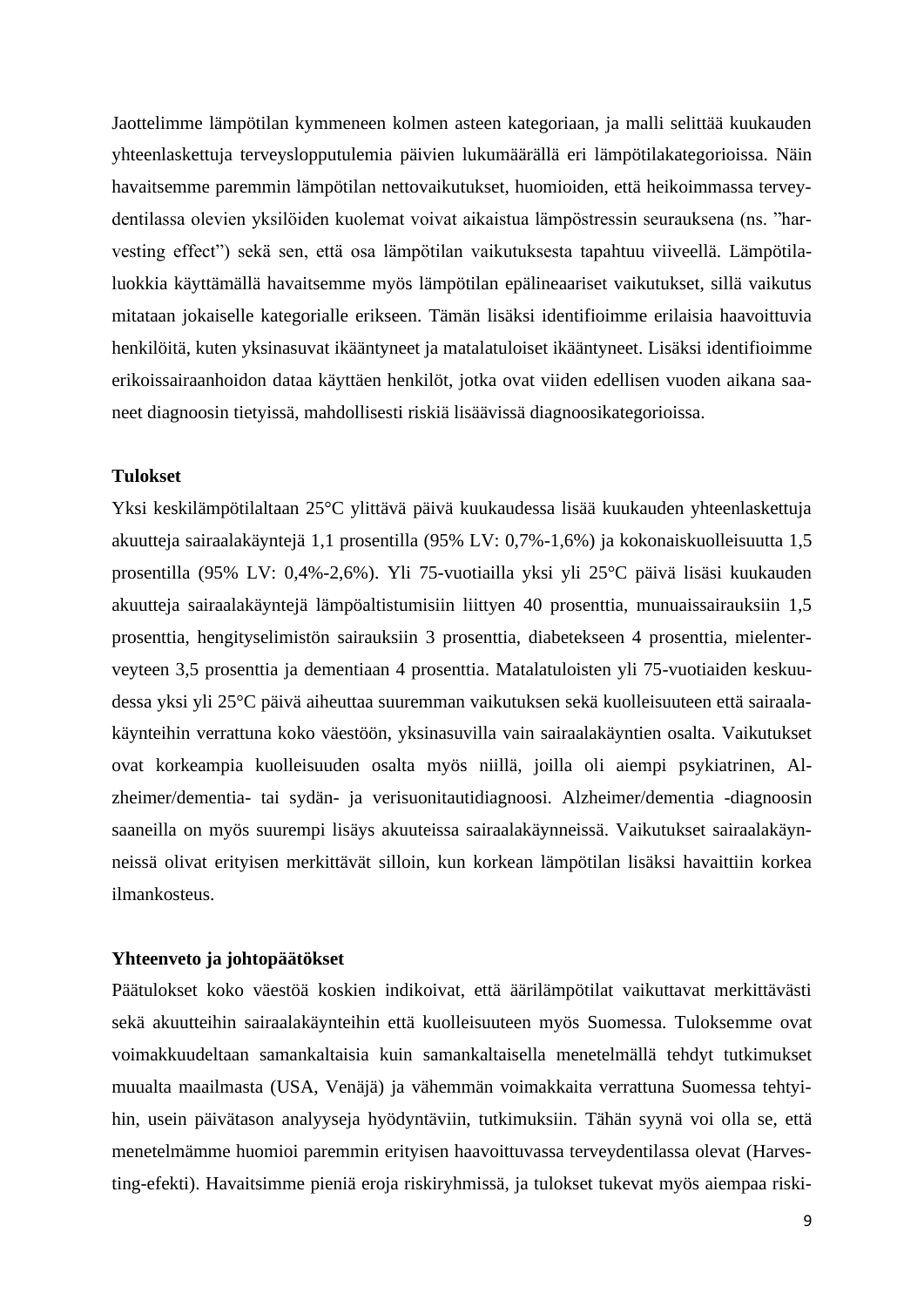väestöjä koskevaa tutkimusta. Ennusteet eri lämpötilojen yleisyyksistä tulevaisuudessa yhdistettynä tuloksiimme auttavat arvioimaan ehkäisevien toimien tarvetta tulevaisuudessa.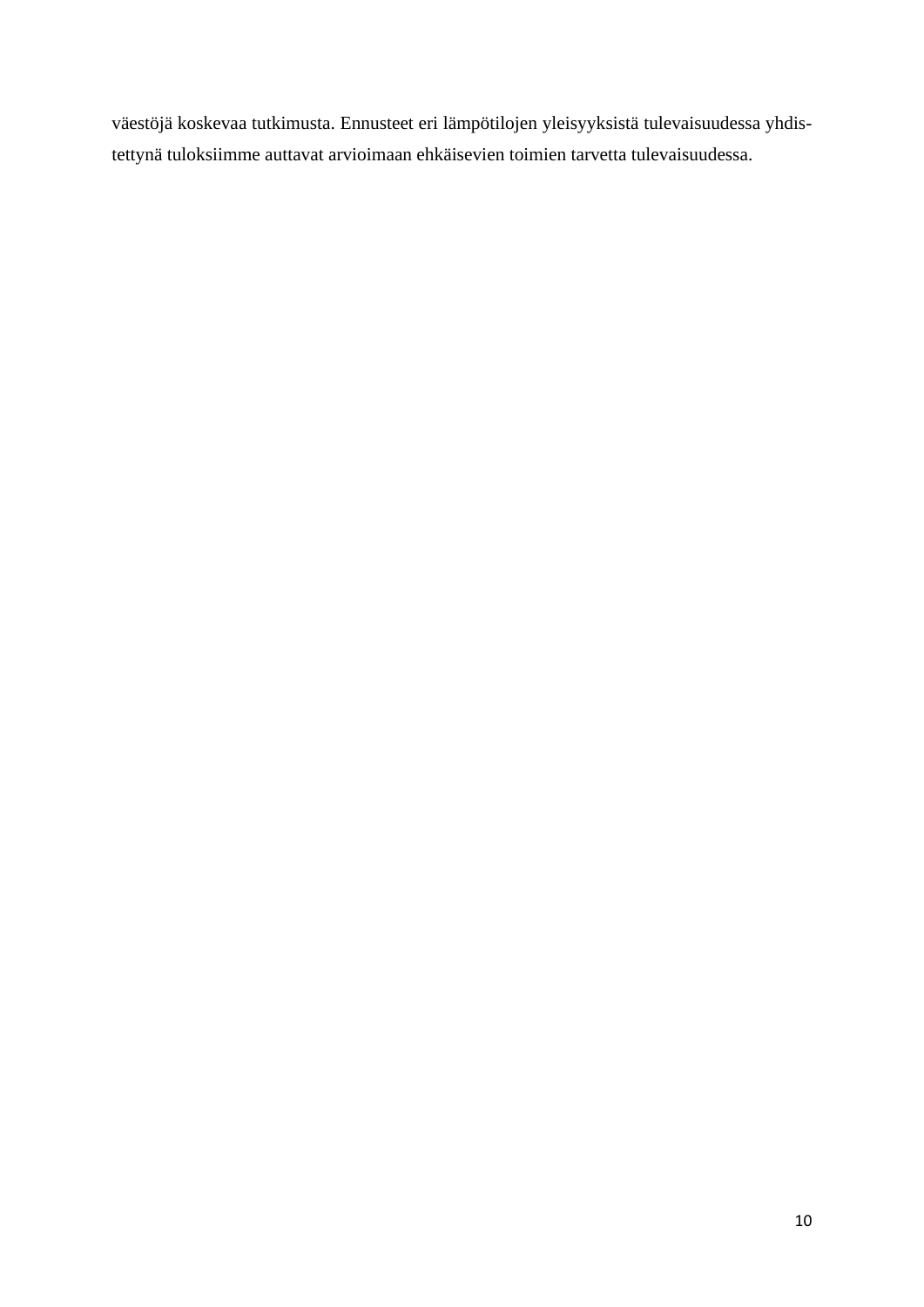### <span id="page-14-0"></span>**Comparing health service usage of different immigrant groups with native Australians: Evidence from the Household Income and Labour Dynamics Survey**

*Heather Brown1,2\*, Emily Breslin1 1 Newcastle University, UK, Current: THL, Finland \*Corresponding author: h.w.brown@lancaster.ac.uk*

### **Background**

Migration levels are increasing as our world continues to become more connected. In Australia, migrants comprise almost 30% of the total population. As migrant numbers are increasing and becoming a larger proportion of the population, it is both an essential human right and necessary for continued economic growth that migrants receive the same highquality healthcare as the host population. Research suggests that migrants across Europe potentially face barriers to accessing non-emergency medical care such as routine check-ups or preventative screenings leading to higher attendance for emergency care. In this paper we explore differences in primary and secondary health service usage of migrants compared to the host population. We then investigate how much discrimination, and any other unobserved barriers may explain any observed differences in service usage.

### **Methods**

We use data from the Household Income and Labour Dynamics of Australia survey from waves 9, 13, and 17 (2009, 2013, and 2017) which contain information on health service usage. Our outcome variables are number of GP appointments over the last 12 months and number of nights in hospital. The key determinants of health services usage we included in our analysis were marital status, educational attainment, area level disadvantage, employment status, gender, and rurality. Migrants are classified by region of birth and include: South Asia, Sub-Sahara Africa, Western and Eastern Asia, Eastern and Southern Europe, and Latin and Southern America. We estimated linear regression models for service usage which include dummies for region of birth. Next, we employ an Oaxaca-decomposition approach to determine if any observed difference in service usage stems from discrimination and other unobserved factors.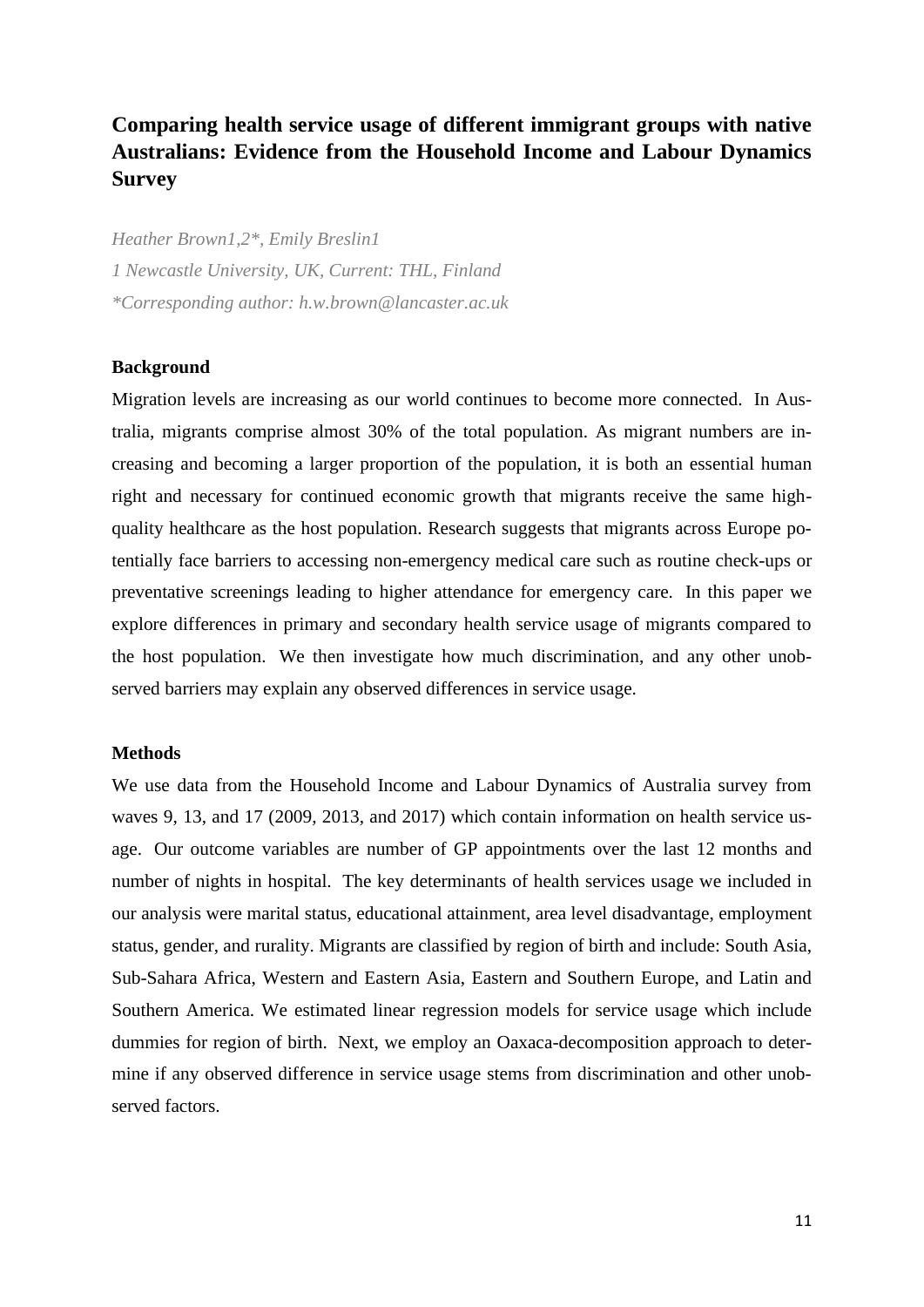### **Preliminary Results**

There is heterogeneity in service usage of migrants by gender and country of origin. Women from Asia are significantly less like to use primary health care than the host population. Men from Eastern and Southern Europe are more likely to use primary health care services than the host population Men from Sub-Sahara Africa are more likely to use secondary services than the host population and women from Eastern and Southern Europe are less likely to use secondary health care. Discrimination explains approximately 70% on average of the observed differences in service usage.

### **Conclusions**

Barriers to service usage vary by country of origin and gender. Policy should focus on addressing gender and country of origin barriers to service usage to promote population health. It is likely that these findings may vary by country and require further research to understand how much of these findings are context specific.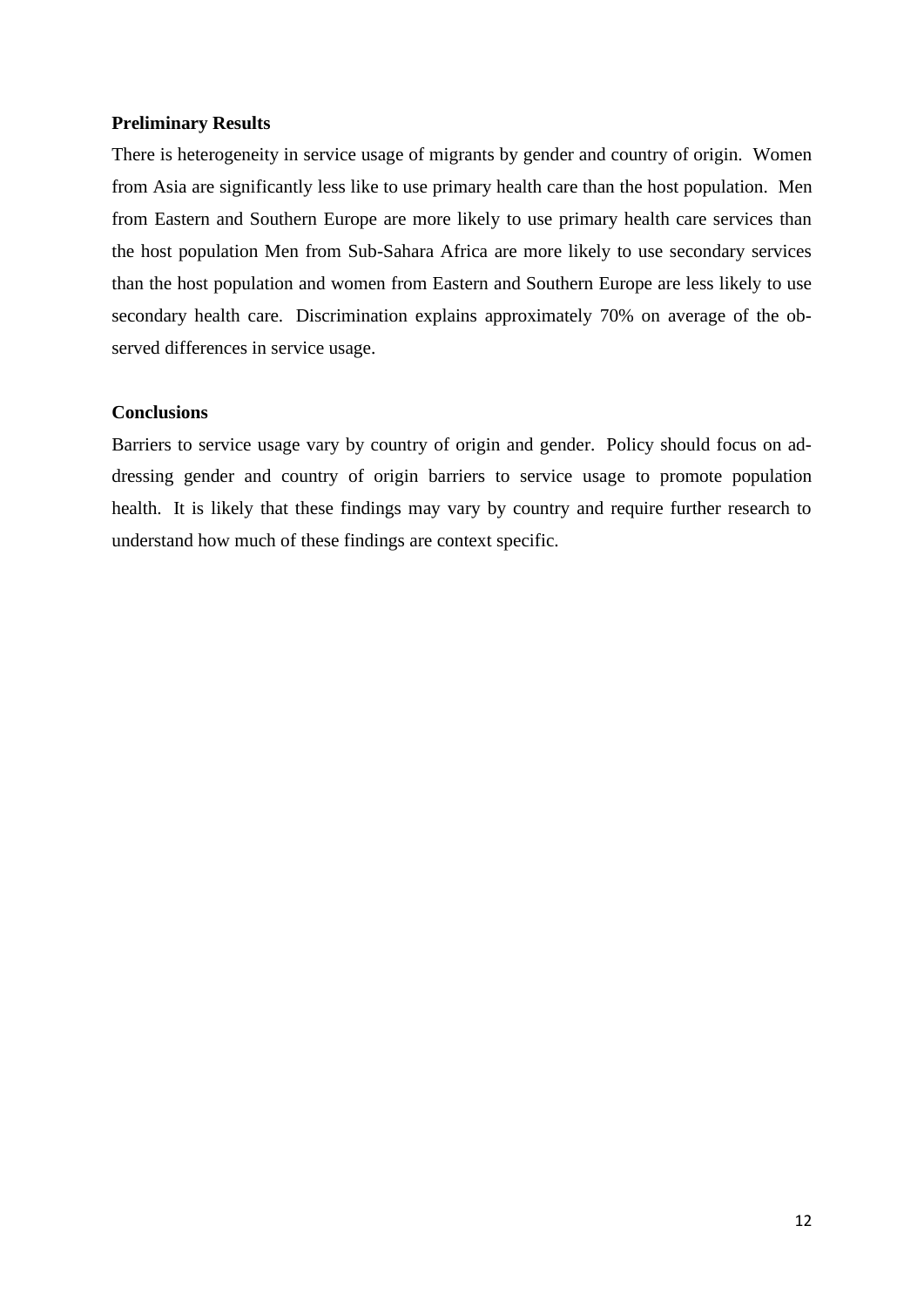### <span id="page-16-0"></span>**Lääkärin agenttiroolit ja preferenssit lääkehoidon valinnassa**

*Hanna-Mari Jauhonen, tutkijalääkäri, LT, Lääkealan turvallisuus- ja kehittämiskeskus Fimea Virva Hyttinen, tutkijatohtori, FT, Sosiaali- ja terveysjohtamisen laitos, Itä-Suomen yliopisto Eila Kankaanpää, yliopistonlehtori, dos., FT, Sosiaali- ja terveysjohtamisen laitos, Itä-Suomen yliopisto*

### **Tausta**

Lääkärille hoitopäätös on eri hoitovaihtoehtojen välillä tehtävä valinta potilaan hoidontarpeen arvion pohjalta. Lääkehoitopäätökseen vaikuttavat lääkärin koulutus ja kokemus kuten myös hoitosuositukset. Merkittävä vaikuttaja on potilas, hänen tarpeensa ja toiveensa. Yhä useampi potilas haluaa osallistua lääkehoitopäätöksen tekoon, mikä vaatii lääkäriltä aikaa ja vuorovaikutustaitoja.

Potilaan ja lääkärin välillä vallitsee tiedon epäsymmetria hoitovaihtoehdoista, kuten lääkehoidossa terveysongelmaan parhaiten sopivasta lääkkeestä, sen vaikutuksesta ja riskihyötysuhteesta sekä sopivuudesta potilaan kokonaistilanteeseen. Potilas-lääkärisuhde rakentuu luottamukselle siihen, että lääkäri käyttää ammattitaitoaan potilaan parhaaksi, toimien hänen agenttinaan.

Yhteiskunta vastaa merkittävästä osasta lääkekustannuksista, joten sillä on intressi pyrkiä optimoimaan lääkkeisiin kohdennettavia taloudellisia resursseja. Lääkärien lääkehoitopäätökset vaikuttavat yhteiskunnan lääkehoidoista maksamiin kustannuksiin. Lääkkeiden korvausjärjestelmä ohjaa lääkkeenmääräämistä. Lääkkeenmääräämisasetus velvoittaa lääkäriä huomioimaan valinnoissa lääkevalmisteen hinnan sekä hoidon kustannuksilla saavutettavat kliiniset vaikutukset. Yhteiskunnallinen vastuu kuuluu lääkärin työhön ja se tulee esiin muun muassa siten, että hoitopäätöksiä tehdään huomioiden rajallisten voimavarojen järkevä käyttö. Potilaan hoidosta päättäessään lääkäri joutuu arvioimaan hoitopäätöksiään ja tekemään käytännön priorisointia siitä, voiko yksittäiselle potilaalle antaa parasta mahdollista hoitoa ja onko se yhteiskunnan näkökulmasta kustannusvaikutuksiltaan hyväksyttävää hoitoa. Lääkärin yhteiskunnallinen vastuu yhteisten resurssien käytössä tekee hänestä siten myös yhteiskunnan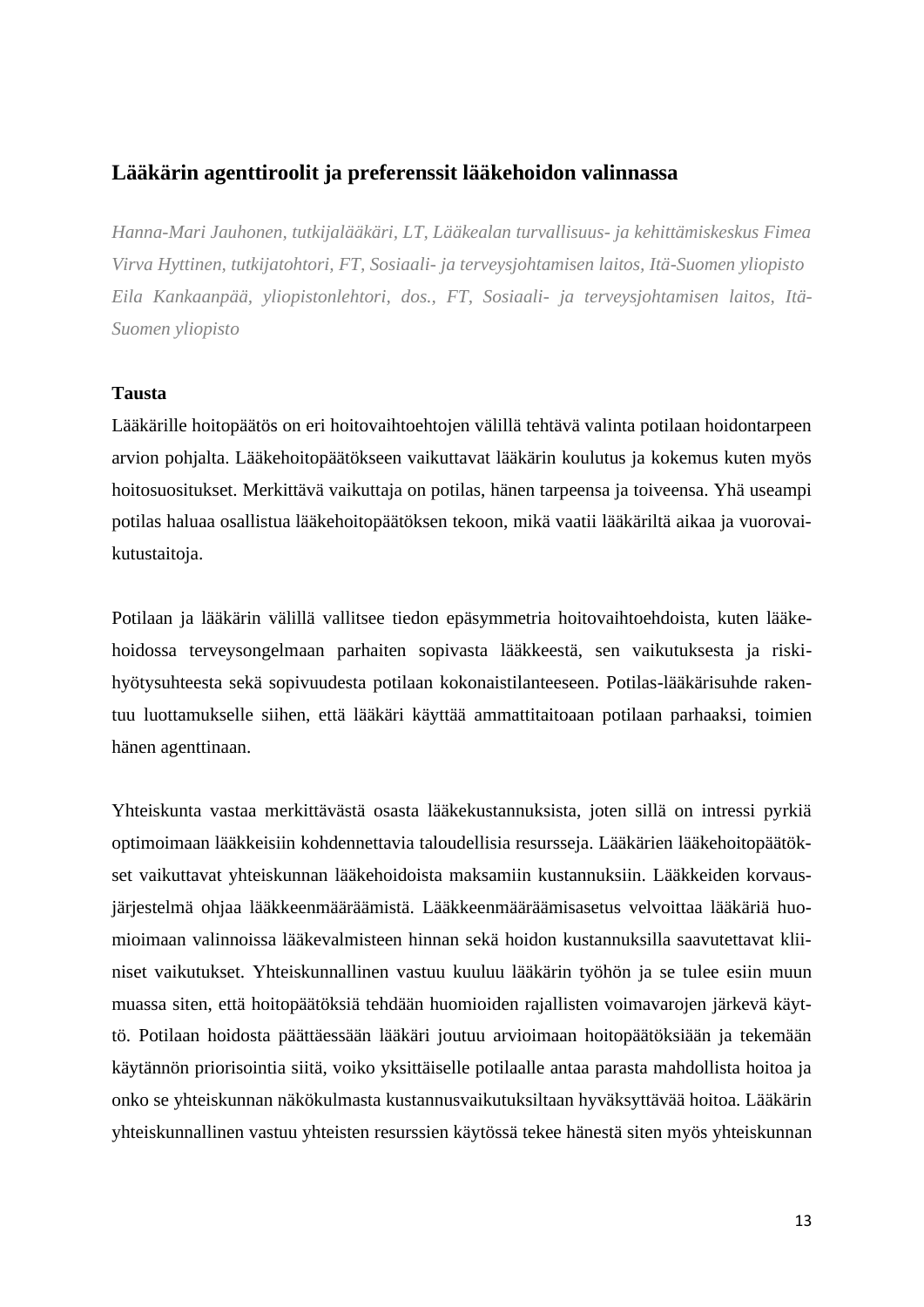agentin. Näin ollen lääkäri toimii kaksoisagenttina lääkkeitä määrätessään, kun hän pyrkii toimimaan potilaan parhaaksi ja ottamaan samalla huomioon yhteiskunnan edun.

Tässä tutkimuksessa tarkastellaan sitä mitkä tekijät lääkäri kokee tärkeäksi lääkehoidon valinnassa ja miten lääkärin suhtautuminen potilaan hoitopäätökseen osallistumiseen ja lääkäriin liittyvät tekijät vaikuttavat tärkeänä koettaviin asioihin. Lisäksi tarkastellaan sitä, onko lääkehoidon valintaan liittyen tunnistettavissa agenttirooleja lääkärin tärkeäksi kokemien tekijöiden (preferennsit) perusteella.

### **Aineisto ja menetelmät**

Suomen Lääkäriliitto, Kela ja Fimea toteuttivat kyselytutkimuksen lääkäreille keväällä 2021. Kysely selvitti lääkärien lääkehoitopäätöksiin vaikuttavia tekijöitä. Tutkimus toteutettiin sähköisenä kyselynä, jota täydennetiin postikyselyllä. Tutkimuskysely lähetettiin Suomen Lääkäriliiton jäsenrekisteristä poimitulle edustavalle otokselle lääkäreitä (otos 50 %, n. 8000 lääkäri). Otoksesta poissuljettiin diagnostisilla erikoisaloilla työskentelevät ja eläkkeellä olevat. Kyselyyn vastasi yhteensä 1800 henkilöä, joista 69 % oli naisia. Vastaajien keski-ikä oli 47 vuotta (vaihteluväli 24–64). Vastausprosentti oli 21 %.

Aineiston analysoinnissa käytetään tilastollisen kuvailun ja monimuuttuja-analyysin menetelmiä. Lääkärin suhtautumista potilaan osallistumishalukkuuteen kuvaillaan käyttäen frekvenssejä ja ristiintaulukointia. Aineistosta tarkastellaan, onko vastaajille tunnistettavissa eri "agenttiluokkia" (potilaan, yhteiskunnan tai kaksoisagentti) sen mukaan, mitä asioita hän pitää tärkeänä lääkehoitoa valittaessa.

### **Tulokset**

Vastaajista yli puolet (53 %) suhtautui positiivisesti potilaan hoitopäätökseen osallistumiseen. Lääkehoidon vaikuttavuutta pidetään tärkeänä tekijänä riippumatta suhtautumisesta potilaan päätöksentekoon osallistumiseen. Positiivisesti potilaan lääkehoitopäätökseen osallistumiseen suhtautuville potilaan toiveet olivat useammin tärkeä (erittäin tärkeä tai tärkeä, 90 %) tekijä kuin neutraalisti (79 %) tai negatiivisesti (62 %) suhtautuville. Lääkkeen hinta potilaalle oli kaikissa ryhmissä tärkeä useammalle kuin lääkkeen hinta yhteiskunnalle (kuva 1). Tulokset lisäanalyyseistä (taustatekijöiden yhteys suhtautumiseen, lääkehoidon valinnassa tärkeinä pidettyihin tekijöihin ja agenttiroolit) esitetään suullisessa esityksessä Terveystaloustieteen päivillä.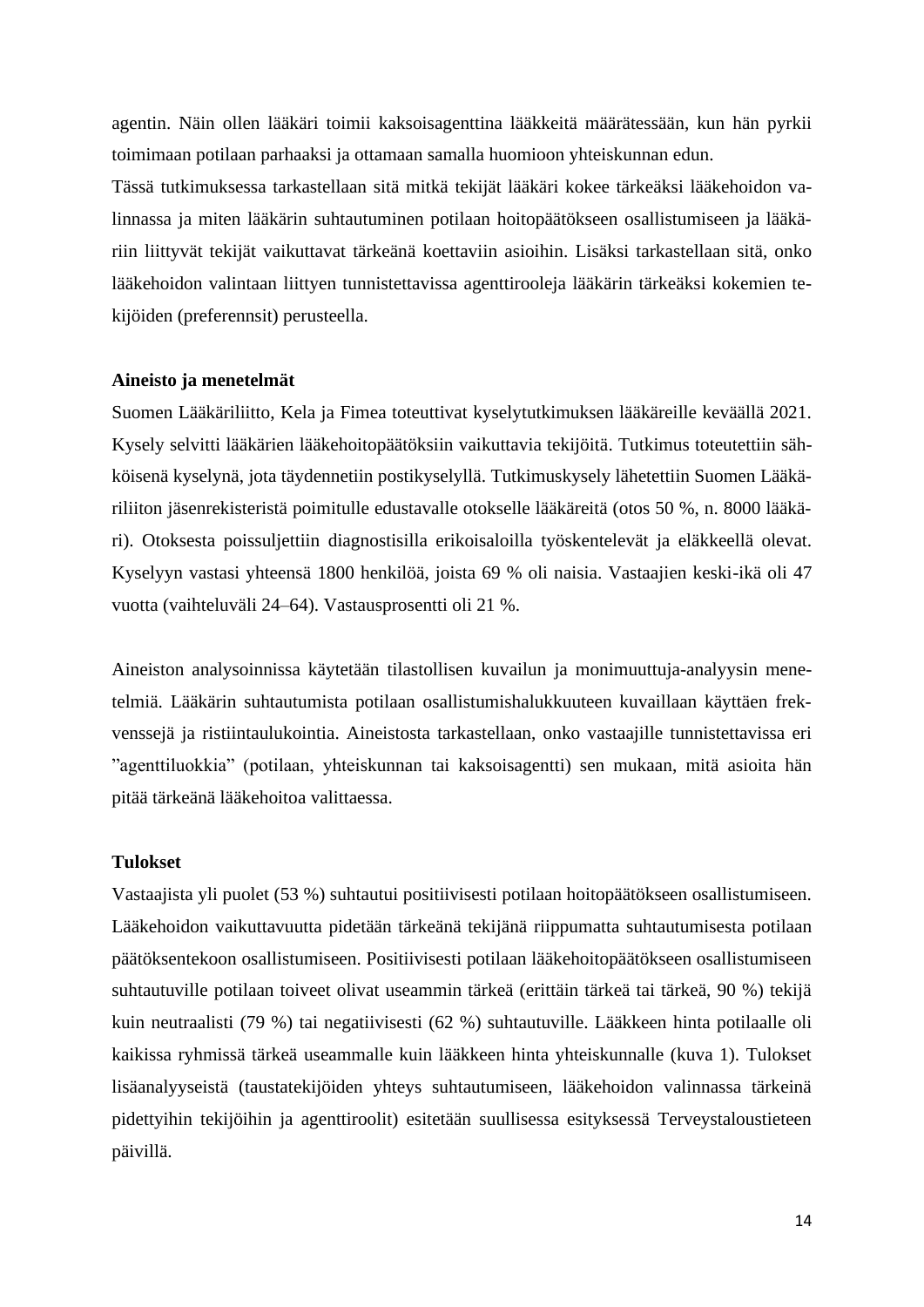

Kuva 1. Lääkärien suhtautuminen potilaan halukkuuteen osallistua päätöksentekoon ja sen yhteys lääkehoidon valinnassa tärkeänä koettuihin tekijöihin.

### **Yhteenveto ja johtopäätökset**

Lääkärit suhtautuvat myönteisesti potilaan osallistumiseen lääkehoidosta päättämiseen. Lisäksi alustavien tulosten perusteella lääkärit preferoivat potilaan lääkkeestä maksaman hinnan yhteiskunnan kustannusten edelle eli toimivat ensisijaiseesti potilaan agentteina. Preferenssit ovat samansuuntaiset riippumatta siitä, miten lääkäri suhtautuu potilaan osallistumiseen päätöksen tekoon. Lisäanalyysit tarkentavat aiheesta tehtäviä johtopäätöksiä, joita voidaan hyödyntää käytäntöjen kehittämisessä, mm. millä keinoilla lääkkeenmääräämistä on järkevää ohjata yhteiskunnan näkökulmasta: järjestelmä-, säädös- vai informaatio-ohjauksen keinoin.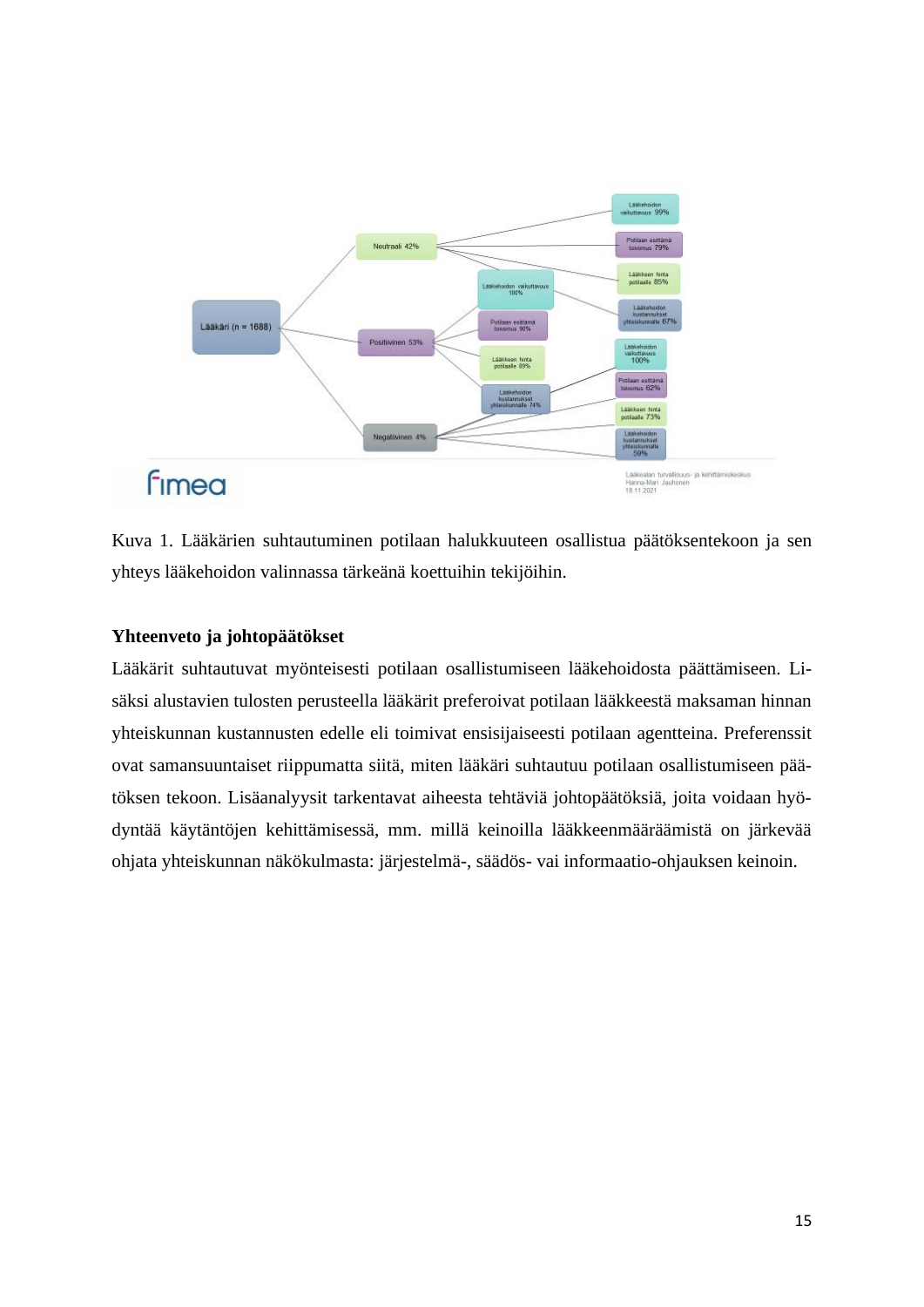### <span id="page-19-0"></span>**Palvelujen järjestäjien arvioima suorituskyky palvelujen saatavuudessa ja henkilöstön riittävyydessä koronaepidemian aikana**

*Jormanainen V (1), Grönholm M (1), Rissanen P (1) (1) Terveyden ja hyvinvoinnin laitos (THL), Helsinki*

### **Tausta**

Suomessa koronaviruksen aiheuttama epidemia on vaikuttanut laajasti väestön hyvinvointiin, kansantalouteen sekä sosiaali- ja terveydenhuollon palvelujärjestelmään. Vaikutuksiin on pyritty vastaamaan suosituksilla ja muulla informaatio-ohjauksella, lakiin perustuvilla viranomaisten antamilla määräyksillä ja rajoituksilla sekä valmiuslain käyttöön otetuilla erityissäädöksillä. Koronaviruksen rokotukset aloitettiin vuoden 2020 lopulla. THL on seurannut vaikutuksia aktiivisesti ja raportoinut niistä säännöllisesti kaikille avoimilla verkkosivuilla sekä tiedotustilaisuuksissa.

Sosiaali- ja terveysministeriön toimeksiannosta THL toimeenpani sähköisen kyselyn kunnallisille sosiaali- ja terveyspalvelujen järjestäjille. Kyselyn tavoitteena oli muodostaa ja raportoida ajantasaista tilannekuvaa ministeriön ja laajemmin valtioneuvoston valmiustehtävien tarpeisiin. Palvelujen järjestäjät arvioivat epidemian aikaista suorituskykyään palvelujen saatavuuden ja henkilöstön riittävyyden suhteen.

### **Aineistot ja menetelmät**

Kyselyt kohdistettiin perusterveydenhuollon (133 vastaajaa), sosiaalihuollon (209 vastaajaa) ja erikoissairaanhoidon (21 vastaajaa) palvelujen järjestäjille. Kaikissa kyselyissä perusterveydenhuollossa arviointi tehtiin yhdeksässä palvelutehtävässä, kun niitä oli kymmenen sosiaalihuollossa ja viisi erikoissairaanhoidossa.

Arvioinnissa käytettiin määriteltyjä liikennevaloja: hyvä (tummanvihreä), kohtalainen (vaaleanvihreä), huolestuttava (keltainen) ja vaikeutunut (punainen). Hyvässä tilanteessa arvioitiin tilanteen olevan normaaliolojen mukainen. Kohtalaisessa tilanteessa oli käynnissä erityistilannejärjestelyjä ja siten esimerkiksi jonkin verran viiveitä, jonojen kasvamista, etäyhteyspalveluja jne., mutta palvelut kuitenkin pyörivät. Huolestuttavassa tilanteessa joitakin yksittäisiä palveluja oli suljettu tai tauotettu, kaikkia suunniteltuja kontrollikäyntejä ei kyetty toteuttamaan, asiakkaita ohjataan epätarkoituksenmukaisesti päivystyksiin yms. sekä esiintyi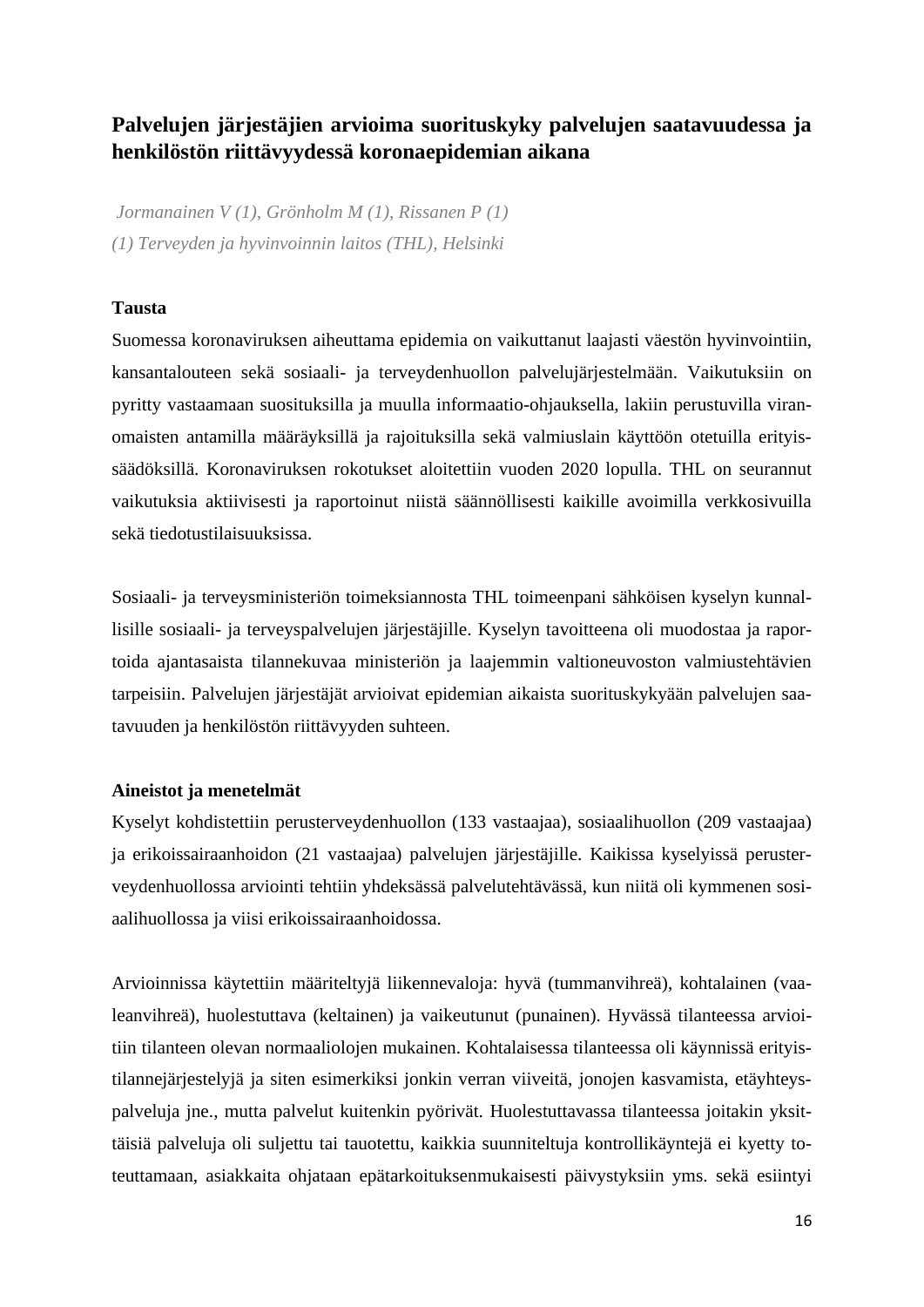satunnaista, mutta toistuvaa henkilöstövajautta. Vaikeutuneessa tilanteessa esiintyi jatkuvasti päivittäin toistuvaa henkilöstövajausta, jota ei kyetty korjaamaan, tilannekuvan ylläpito kokonaisuudessaan oli jäljessä tai sitä ei kyetty ylläpitämään, ei-kiireellinen toiminta oli valtaosin keskeytynyt yms.

Vastaaja saattoi jättää vastaamatta kysymykseen tai ilmaista, että ei osaa sanoa. Kyselyssä oli myös kysymyksiä, joihin oli mahdollista antaa avovastauksia.

Sähköiset kyselyt lähetettiin vastaajille tietoturvallisesti torstaisin ja vastaukset pyydettiin antamaan seuraavan viikon maanantaina. Analyysit tehtiin sairaanhoitopiireittäin ja tulokset raportoitiin tiistaina sosiaali- ja terveysministeriölle sekä loppuviikolla alueiden ns. koronanyrkeille, Valviralle ja aluehallintovirastoille sekä Ahvenanmaalle. Jokaisesta organisaatiosta kyselyyn oli mahdollista tuottaa vain yksi vastaus.

### **Tulokset**

Palvelujen järjestäjät arvioivat 14.12.2020 ja 31.10. 2021välillä palvelujen saatavuutta ja henkilöstön riittävyyttä palveluluokittain yhteensä 30 kertaa. Organisaatioista noin 50 % sosiaalihuollossa, 60 % perusterveydenhuollossa ja 70 % erikoissairaanhoidossa vastasi kyselyyn, ja vastausten väestöpeitto oli noin 90 %.

Perusterveydenhuollon avosairaanhoidossa vaikeutuneita tilanteita raportoitiin ensimmäisen kerran maaliskuussa 2021, mutta terveyskeskusten vuodeosastohoidossa niitä raportoitiin läpi tutkimusjakson. Neuvoloissa, koulu- ja opiskeluterveydenhuollossa vaikeutuneita tilanteita raportoitiin erityisesti henkilöstön riittävyyden suhteen. Sama havainto nähtiin myös suun terveydenhuollossa.

Sosiaalihuollossa raportoitiin vaikeutuneita tilanteita läpi tutkimusjakson henkilöstön riittävyydessä iäkkäiden henkilöiden kotiin annettavissa palveluissa ja ympärivuorokautisissa asumispalveluissa. Sama havainto nähtiin myös lastensuojelun palveluissa.

Erikoissairaanhoidossa vaikeutuneita tilanteita raportoitiin tutkimusjaksolla vain yksittäisinä havaintoina.

Palvelujen järjestäjien arvioima suorituskyky palvelujen saatavuudessa arvioitiin yleisesti paremmaksi kuin henkilöstön riittävyydessä. Henkilöstön riittävyydessä raportoitiin vaikeu